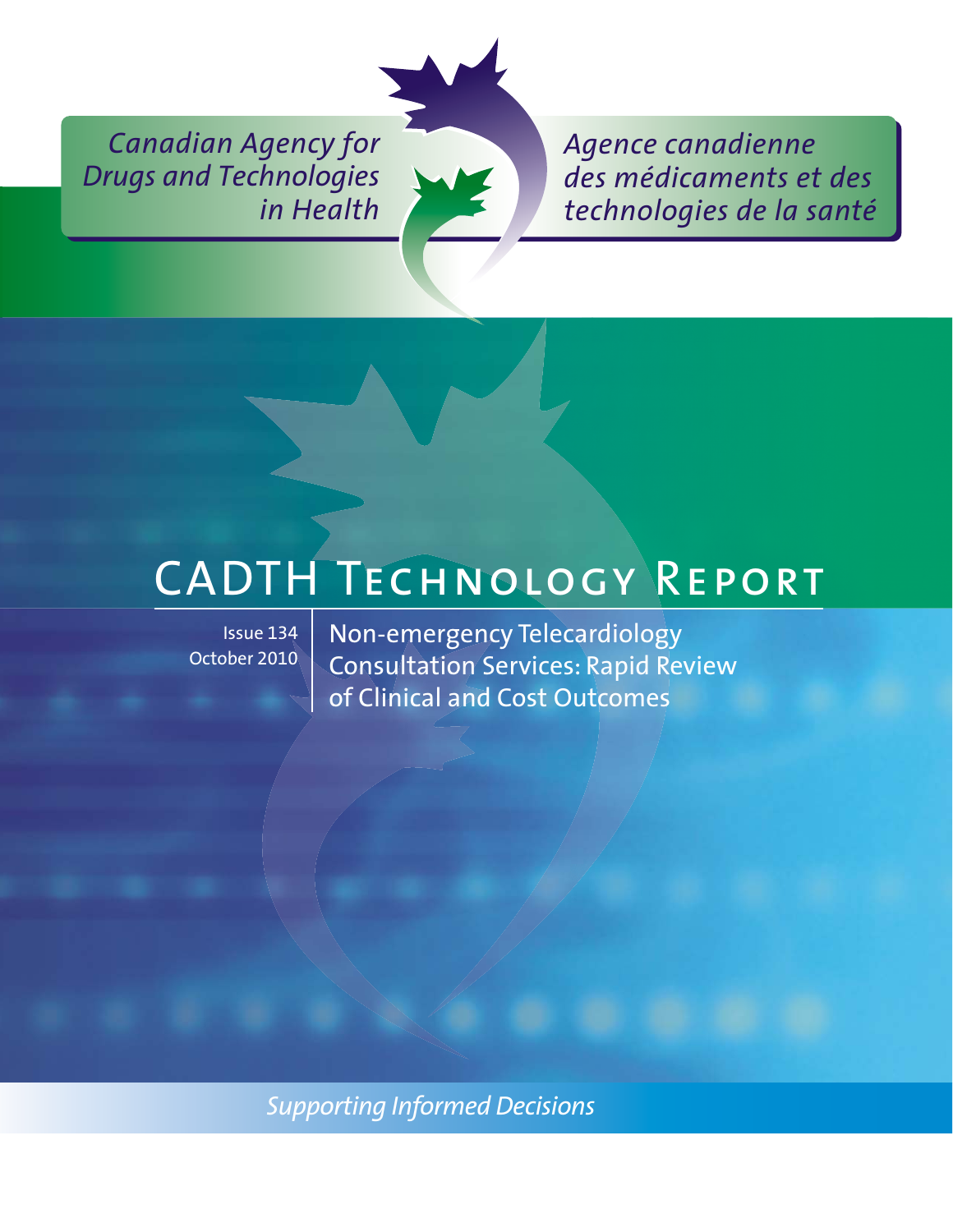**Until April 2006, the Canadian Agency for Drugs and Technologies in Health (CADTH) was known as the Canadian Coordinating Office for Health Technology Assessment (CCOHTA).**



*Cite as:* Murphy G, Prichett-Pejic W, Severn M. *Non-emergency Telecardiology Consultation Services: Rapid Review of Clinical and Cost Outcomes* [Internet]. Ottawa: Canadian Agency for Drugs and Technologies in Health; 2010 (Technology report; no. 134). [cited 2010-10-12]. Available from: [http://www.cadth.ca/media/pdf/H0501\\_Telecardiology\\_Report\\_e.pdf](http://www.cadth.ca/media/pdf/H0501_Telecardiology_Report_e.pdf)

Production of this report is made possible by financial contributions from Health Canada and the governments of Alberta, British Columbia, Manitoba, New Brunswick, Newfoundland and Labrador, Northwest Territories, Nova Scotia, Nunavut, Prince Edward Island, Saskatchewan, and Yukon. The Canadian Agency for Drugs and Technologies in Health takes sole responsibility for the final form and content of this report. The views expressed herein do not necessarily represent the views of Health Canada or any provincial or territorial government.

Reproduction of this document for non-commercial purposes is permitted provided appropriate credit is given to CADTH.

CADTH is funded by Canadian federal, provincial, and territorial governments.

Legal Deposit – 2010 Library and Archives Canada ISSN: 1922-6101 (print) ISSN: 1922-611X (online) H0501 – October 2010

PUBLICATIONS MAIL AGREEMENT NO. 40026386 RETURN UNDELIVERABLE CANADIAN ADDRESSES TO CANADIAN AGENCY FOR DRUGS AND TECHNOLOGIES IN HEALTH 600-865 CARLING AVENUE OTTAWA ON K1S 5S8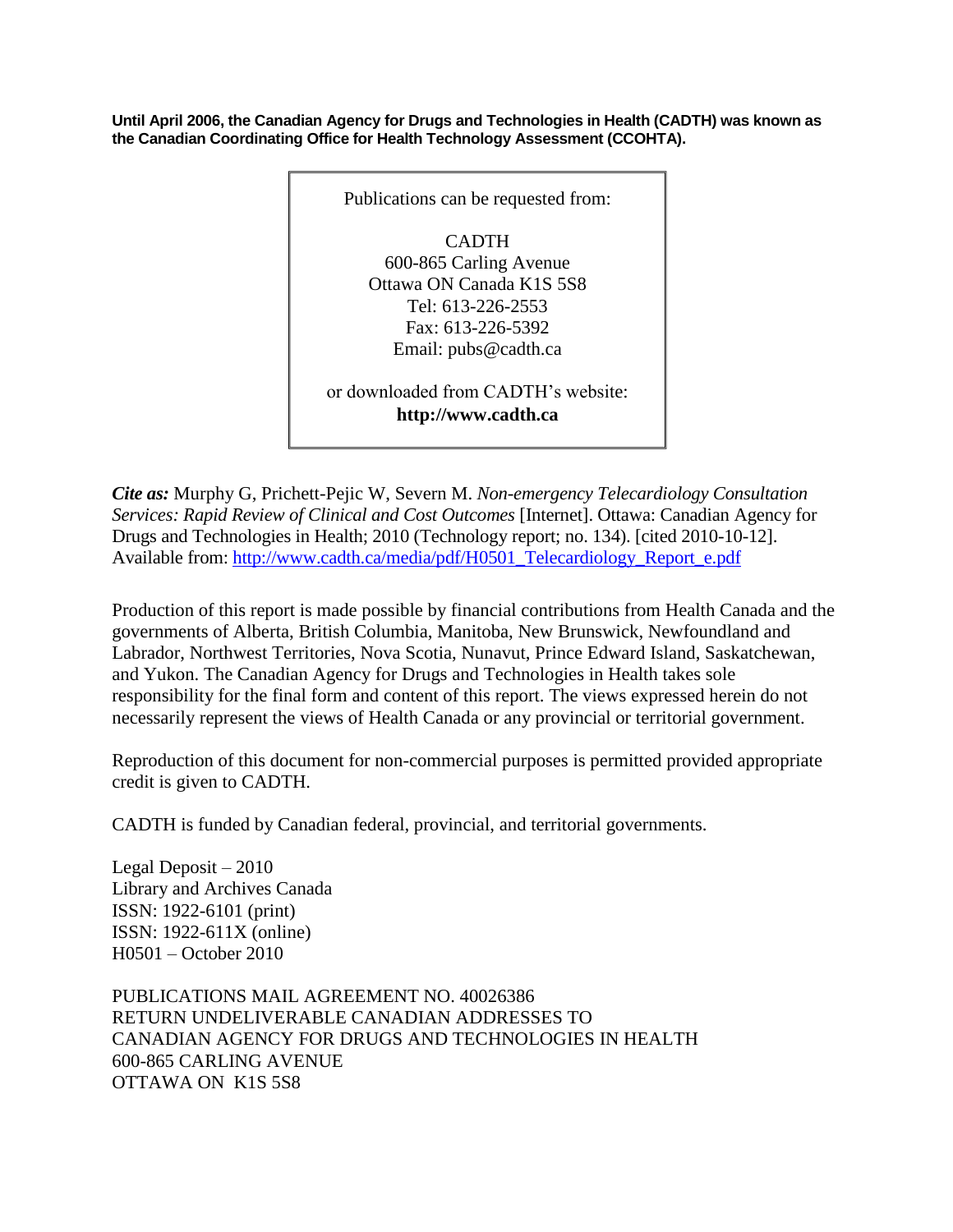**Canadian Agency for Drugs and Technologies in Health**

### **Non-emergency Telecardiology Consultation Services: Rapid Review of Clinical and Cost Outcomes**

Gaetanne Murphy, BSc Pharm, Research Officer<sup>1</sup> Wendy Prichett-Pejic, BSc Hon, Research Assistant<sup>1</sup> Melissa Severn, MISt, Information Specialist<sup>1</sup>

October 2010

 $\overline{a}$ 

 $1$  Canadian Agency for Drugs and Technologies in Health, Ottawa, ON, Canada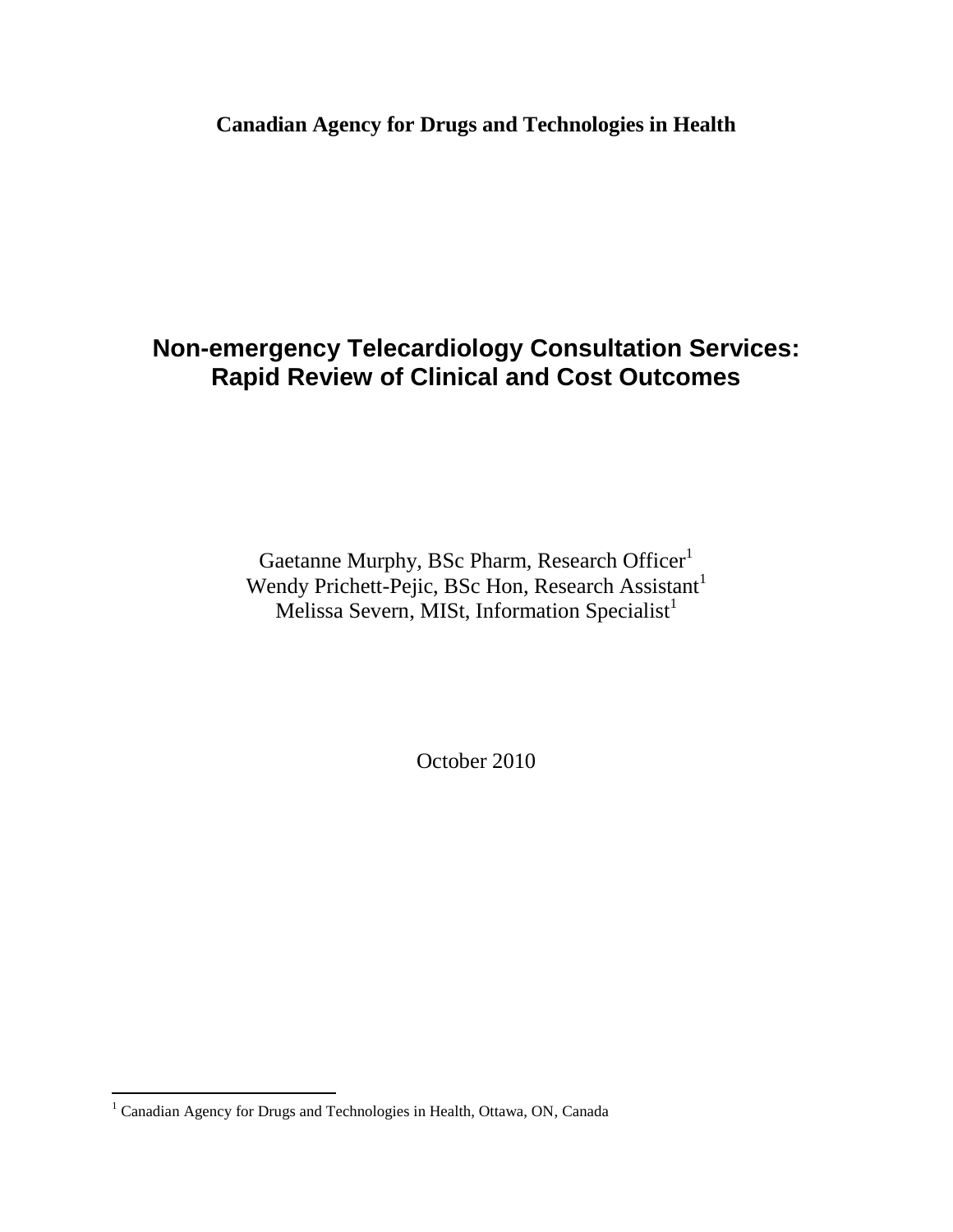# **TABLE OF CONTENTS**

| $2^{\circ}$    |                                                                |  |
|----------------|----------------------------------------------------------------|--|
| 3 <sup>7</sup> |                                                                |  |
|                |                                                                |  |
| 5 <sup>5</sup> | CONCLUSIONS AND IMPLICATIONS FOR DECISION- OR POLICY-MAKING 14 |  |
| 6              |                                                                |  |
|                |                                                                |  |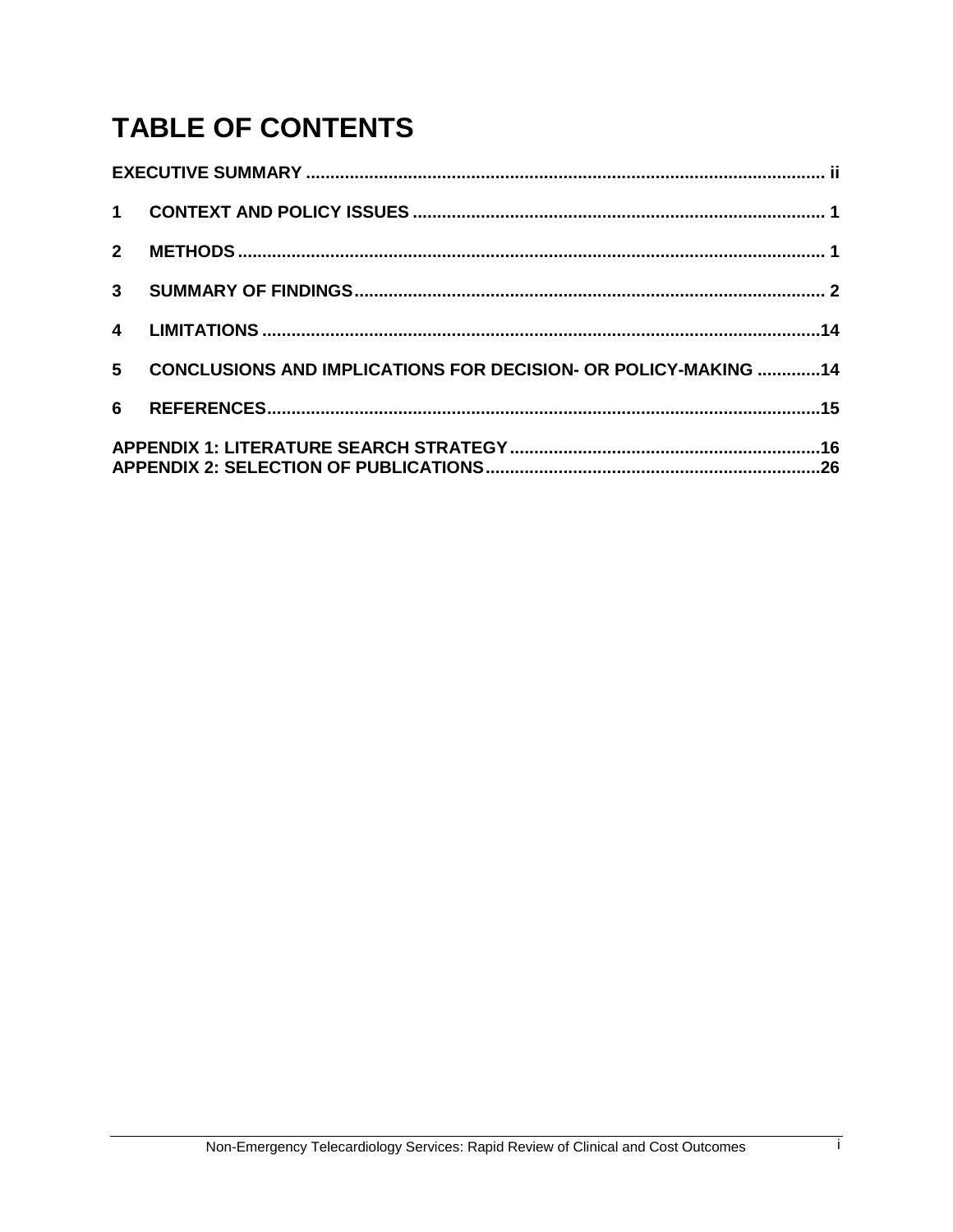### <span id="page-4-0"></span>**Reviewers**

*These individuals kindly provided comments on this report.*

#### *External Reviewers*

Jafna L. Cox, BA MD Professor of Medicine and of Community Health and Epidemiology Dalhousie University Halifax, NS

Penny A. Jennett, PhD MA BA CCHRA(C) Professor Emeritus, Faculty of Medicine, University of Calgary Principal, Jennett and Associates Calgary, AB

Rick Audas, BBA MBA MA(Econ) PhD Associate Professor, Faculty of Medicine Memorial University St. John's, NL

This report is a review of existing public literature, studies, materials and other information and documentation (collectively the "source documentation") which are available to CADTH. The accuracy of the contents of the source documentation on which this report is based is not warranted, assured or represented in any way by CADTH and CADTH does not assume responsibility for the quality, propriety, inaccuracies or reasonableness of any statements, information or conclusions contained in the source documentation.

*CADTH takes sole responsibility for the final form and content of this report. The statements and conclusions in this report are those of CADTH and not of its Panel members or reviewers.*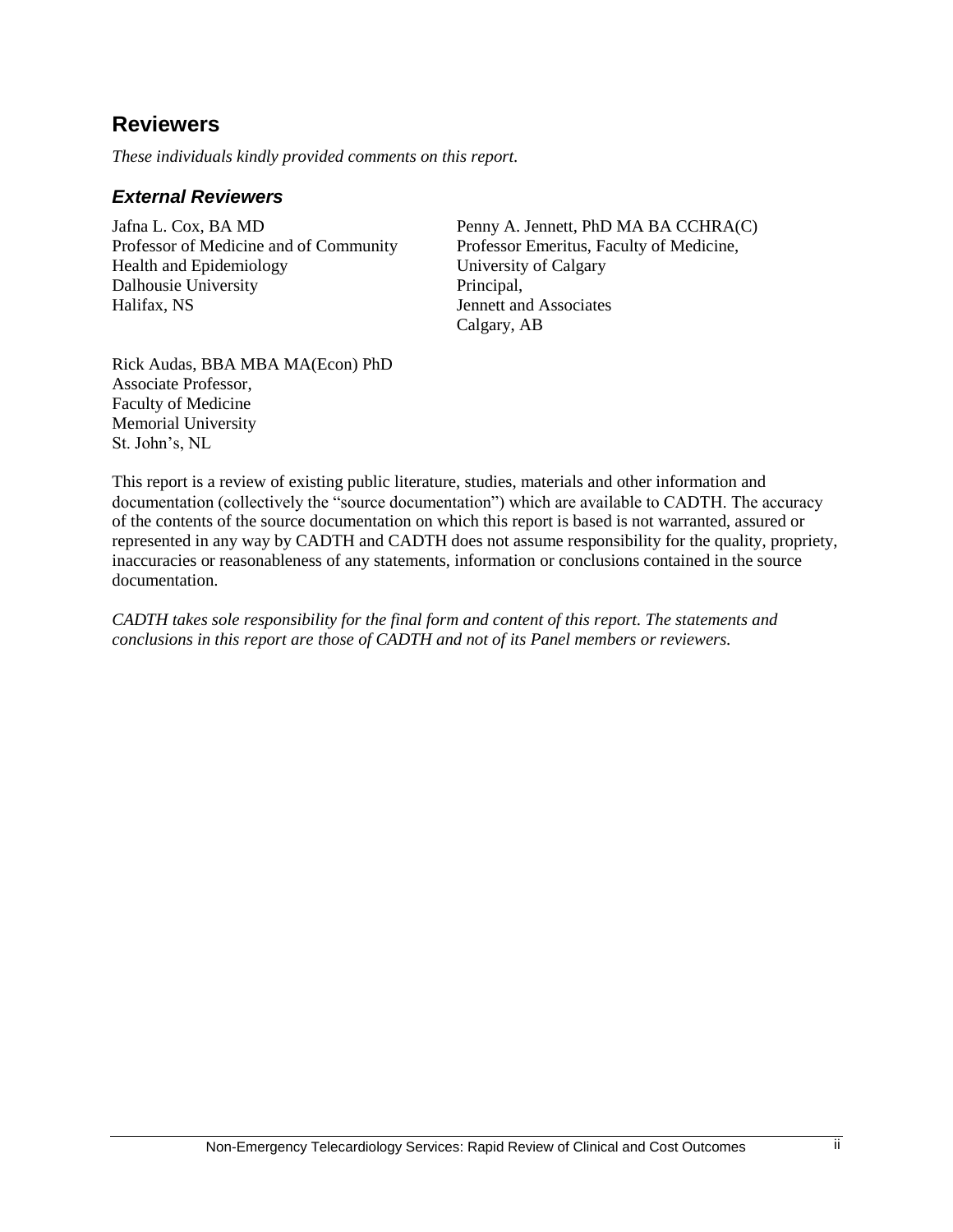# **EXECUTIVE SUMMARY**

#### **Context and Policy Issues**

Telehealth programs involve the use of electronic information and communication technology to support health care when participants are separated by distance. Video conferencing and digitization of diagnostic examinations allow for consultation between patients or physicians in the patient's community and distant specialist teams. For patients living in remote or rural areas, telecardiology can be used to reduce travel time and expenses or reduce wait times for outreach clinics. This rapid review evaluated recent literature on the clinical and economic impact of non-emergency telecardiology consultation programs for jurisdictions considering the implementation of such services.

#### **Research Questions**

- 1. What is the diagnostic accuracy of telecardiology consultation compared with current practice in remote or rural areas?
- 2. What are the benefits of telecardiology consultation in regard to patient outcomes, transfers avoided, wait times, and patient satisfaction?
- 3. What are the economic impacts of telecardiology consultation for patients, their families, and the health care system?

#### **Methods**

MEDLINE, MEDLINE In-Process & Other Non-Indexed Citations, and EMBASE were searched through the Ovid interface, with parallel searches run in PubMed and The Cochrane Library. Filters were applied to limit the retrieval to health technology assessments, systematic reviews, meta-analyses, randomized controlled trials, controlled clinical trials, observational studies, and economic studies. The search was restricted to English language articles that were published between January 2005 and May 2010. Grey literature was also searched. Articles were selected by a reviewer for inclusion, and a second reviewer verified the final selection results.

#### **Summary of Findings**

Of the nine studies that met the inclusion criteria, three were diagnostic studies, one was an interrupted time series study, four reports described two cohort studies, and five reports included cost analyses. Pediatric telecardiology programs were evaluated in two clinical and four economic reports. Two studies evaluated the clinical and one study the economic aspects of telecardiology for adults.

#### *Clinical findings*

In a US-based interrupted time series study, no decrease in the rate of transfer to tertiary hospitals was found after the implementation of a remote neonatal echocardiography service, but a possible decrease in the rate of avoidable transfers was reported. A US study found that digital heart sound recordings that are evaluated using telemedicine can be used to distinguish normal or innocent murmurs from pathological murmurs in older children with a diagnostic accuracy of 85%. A Canadian study reported that cardiovascular risk reduction using telehealth is feasible for adult patients living in remote areas. In an Italian study, cardiologists conducting heart and lung examinations by remote or in-person auscultation agreed on findings in 92% of patients, leading the authors to conclude that after a period of training, remote cardiopulmonary examination seems to be feasible.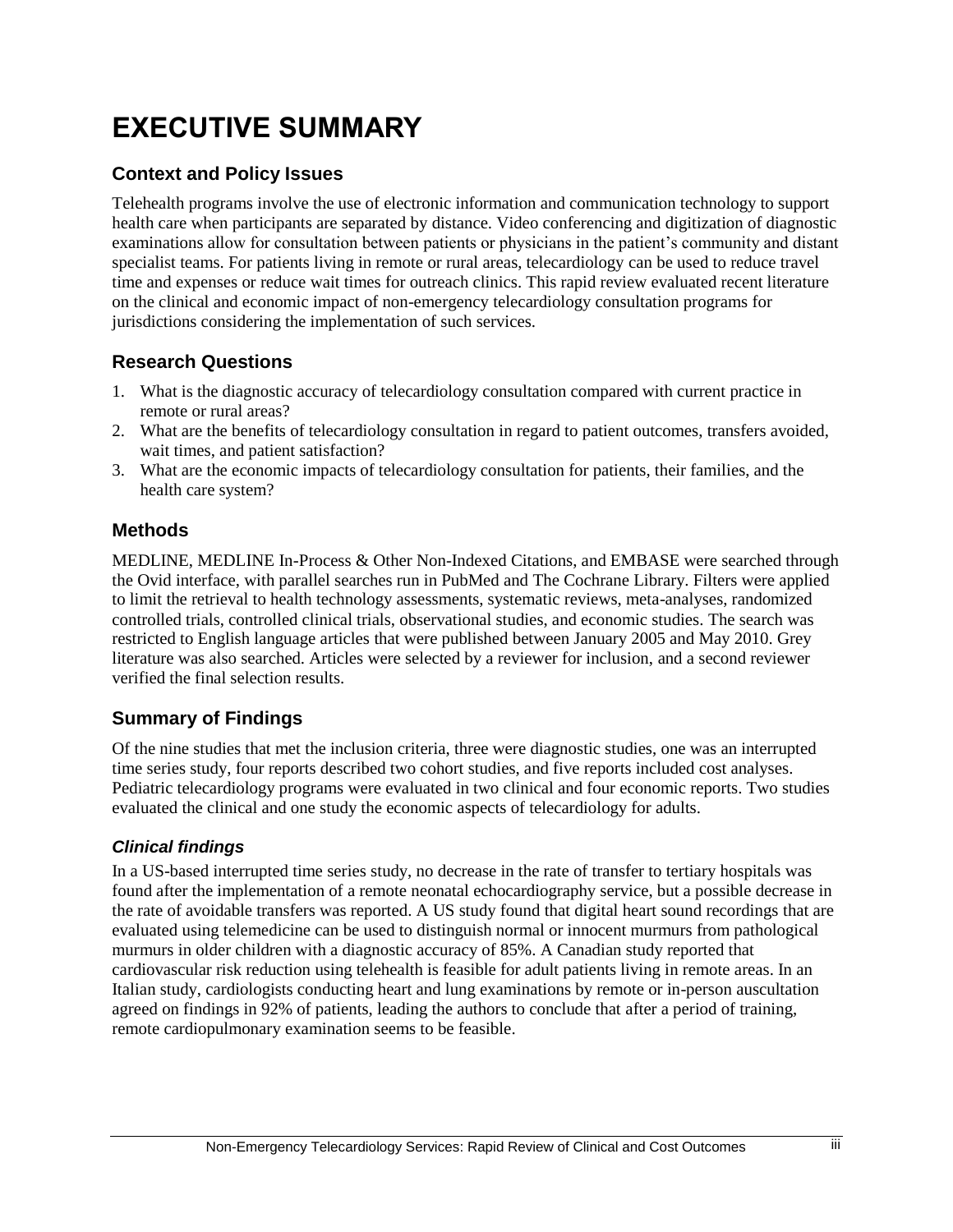#### *Economic findings*

A UK study of neonates with suspected congenital heart defects found good agreement on diagnosis using remote compared with hands-on echocardiograms, and cost savings in the avoidance of patient transfers from regional to tertiary care hospitals. Three reports of a second UK study concluded that the telecardiology program that was used to detect congenital heart defects in fetuses, newborns, infants, and children was reliable with similar costs to those of usual care. A cost-minimization study from Sweden reported that the remote diagnosis of heart failure in adults reduced travel time for patients and had similar costs to those of standard care from a health care payer perspective.

#### **Conclusions and Implications for Decision- or Policy-Making**

Overall, the quantity and quality of studies comparing telecardiology consultation programs to usual care were low. In many studies, the patients in the telehealth and control groups were not equivalent, raising concerns about selection bias. One study was conducted in Canada, and the generalizability of the findings of economic studies that are conducted outside Canada is limited.

The literature suggests that the implementation of clinic- or hospital-based telecardiology programs is feasible in communities with limited access to cardiovascular specialists. Because of the limitations of the evidence, conclusions about diagnostic accuracy or impact on patient outcomes cannot be made.

Telecardiology programs reduce the number of patients who are required to travel to access care. This may reduce the travel costs of patients or health care payers. The cost of telecardiology programs is affected by the volume of patients using the service, with higher volumes reducing the per-patient cost of acquiring and operating telemedicine equipment.

None of the studies reported on wait times, and limited information was available on patient satisfaction with telecardiology programs. There is limited evidence available to guide decision-makers planning to implement telecardiology consultation services in their jurisdiction.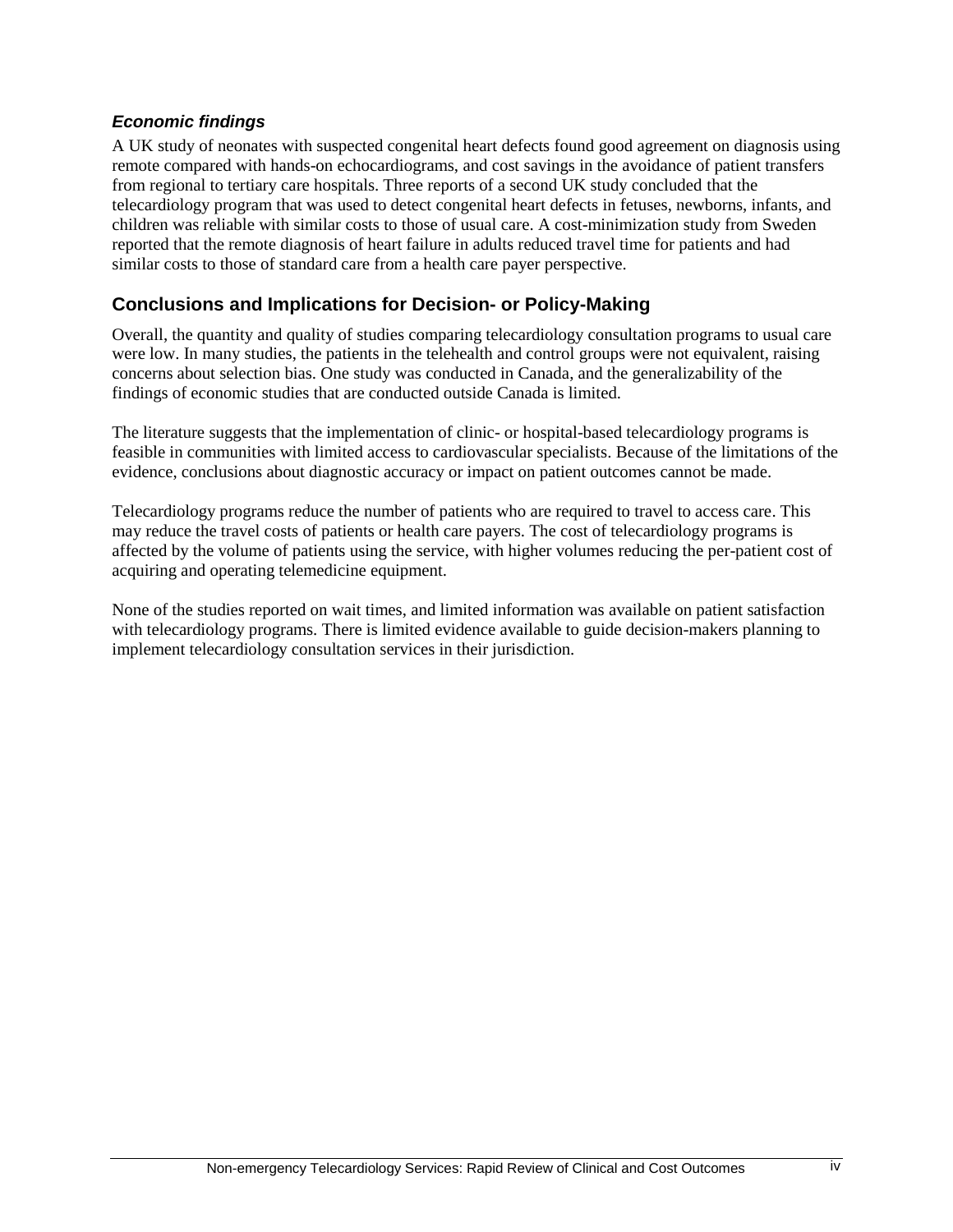# <span id="page-7-0"></span>**1 CONTEXT AND POLICY ISSUES**

Telehealth programs involve the use of electronic information and communication technology to support health care when the participants are separated by distance.<sup>1</sup> The use of video conferencing allows for consultation among patients, families, and physicians in the patient's district with specialist teams that are located elsewhere. Diagnostic examinations such as echocardiograms, electrocardiograms, or heart and lung sounds may be digitized and forwarded to a specialist or evaluated in real time.<sup>2</sup>

In Canada, some telecardiology programs date back to  $1987<sup>2,3</sup>$  Pediatric teleconsultation, teleconference, or distant echocardiogram diagnosis services are available in eight provinces in Canada.<sup>2</sup> Telecardiology consultation programs for adult patients are available in some jurisdictions in Canada.<sup>3</sup> These programs, which are usually based in tertiary centres, offer specialty services to general hospitals or to sparsely populated communities.

Patients living in communities without access to cardiovascular specialists travel to tertiary centres for consultation, or, if a local outreach clinic is available, wait for the next visit by the specialist. Telecardiology programs can be used to reduce the travel time and expenses for these patients and reduce the wait times for outreach clinics.<sup>2,4</sup> They may also provide prompt access to specialist advice when urgent consultation is needed, thereby avoiding some inter-hospital transfers.<sup>2</sup> In 2004, a systematic review reported that, despite the long history of telecardiology, most studies do not provide evidence of benefit.<sup>5</sup> This rapid review evaluated literature on the clinical and cost impact of non-emergency telecardiology consultation programs for jurisdictions considering implementing such services.

#### **Research Questions**

- 1. What is the diagnostic accuracy of telecardiology consultation compared with current practice in remote or rural areas?
- 2. What are the benefits of telecardiology consultation in patient outcomes, transfers avoided, wait times, and patient satisfaction?
- 3. What are the economic impacts of telecardiology consultation for patients, their families, and the health care system?

### <span id="page-7-1"></span>**2 METHODS**

#### **Literature Search**

Peer-reviewed literature searches were conducted to obtain published literature for this review. All search strategies were developed by an information specialist with input from the project team.

The following bibliographic databases were searched through the Ovid interface: MEDLINE, MEDLINE In-Process & Other Non-Indexed Citations, and EMBASE. Parallel searches were run in PubMed and The Cochrane Library (Issue 3, 2010). The search strategy comprised controlled vocabulary, such as the National Library of Medicine's MeSH (Medical Subject Headings), and keywords. Methodological filters were applied to limit the retrieval to health technology assessments, systematic reviews, meta-analyses, randomized controlled trials, controlled clinical trials, observational studies, and economic studies. Appendix 1 shows the detailed search strategies.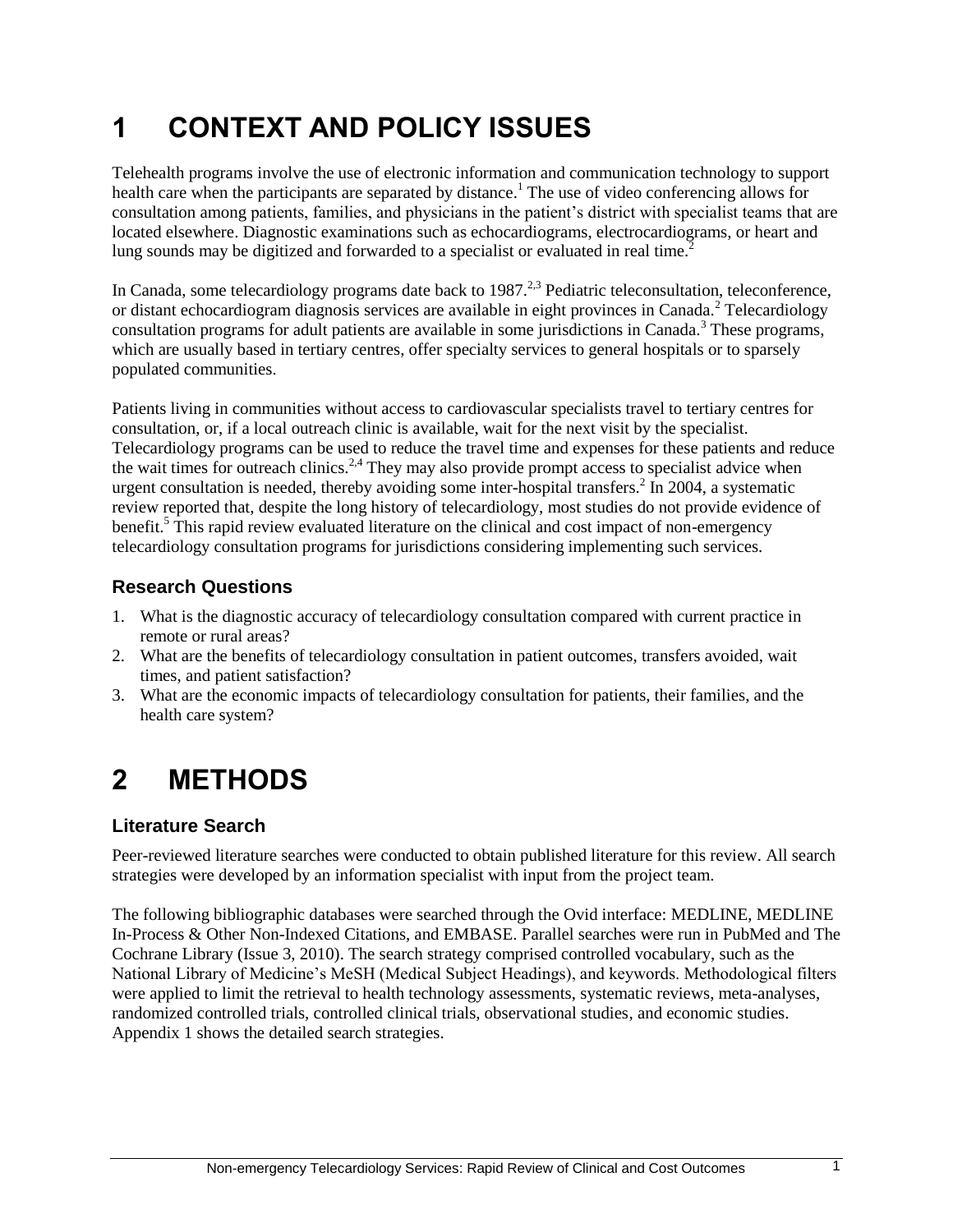The search was restricted to English language articles that were published between January 2005 and March 2010. Regular alerts were established on Embase and MEDLINE, and information retrieved through alerts was current to May 6, 2010.

Grey literature (literature that is not commercially published) was identified by searching the websites of health technology assessment and related agencies, professional associations, and other specialized databases. Google and other Internet search engines were used to search for additional information. These searches were supplemented by handsearching the bibliographies and abstracts of key papers and through contacts with appropriate experts and agencies.

#### **Article Selection**

One reviewer (GM) screened the titles and abstracts against the inclusion and exclusion criteria and then evaluated the selected full-text publications for final article selection. The final selection was verified by a second reviewer (WP).

| Population      | Patients who live in remote, rural, or urban centres without access to cardiac specialists<br>and who need non-emergency consultation for medical diagnosis or treatment.                                                           |
|-----------------|-------------------------------------------------------------------------------------------------------------------------------------------------------------------------------------------------------------------------------------|
| Interventions   | Telecardiology technologies (such as audio, video) used in place of face-to-face patient<br>and primary care physician to cardiologist consultation.                                                                                |
| Comparators     | Usual care in which patient or physician travels for face-to-face consultation.                                                                                                                                                     |
| <b>Outcomes</b> | Mortality, hospitalization, hospital transfer, health-related quality of life, diagnostic<br>accuracy, patient satisfaction, wait times, costs to patient or health care payer, and<br>measures of cost-effectiveness.              |
| Study design    | Systematic reviews, meta-analyses, randomized controlled trials, controlled clinical<br>trials, observational studies, economic studies.                                                                                            |
| Exclusions      | Articles that focused on case management (such as heart failure disease management<br>programs, home support programs, telemonitoring, or remote medication management<br>programs), discharge planning, or emergency consultation. |
|                 | Telecardiology technologies that substitute for consultations not requiring face-to-face<br>interaction (for example, radiology), focus on technical aspects of telehealth, or lack a<br>control group.                             |
|                 | Studies that describe telehealth interventions for multiple specialties were excluded if<br>information specific to cardiology could not be separated from other disciplines.                                                       |

The inclusion and exclusion criteria were:

This report was peer-reviewed by two clinical experts and one economic expert.

### <span id="page-8-0"></span>**3 SUMMARY OF FINDINGS**

Of the 438 citations that were identified in the literature search, 387 were excluded after the screening of titles and abstracts, and 51 were retrieved for full-text screening. Nine publications were included in this report, and the remaining 42 articles were excluded (Appendix 2).

No health technology assessments, systematic reviews, meta-analyses, randomized controlled trials, or controlled clinical trials met the inclusion criteria for this review. Of the nine included studies, three were diagnostic studies,  $6-8$  four cohort studies,  $1,4,9,10$  one interrupted time-series study,  $11$  and five reports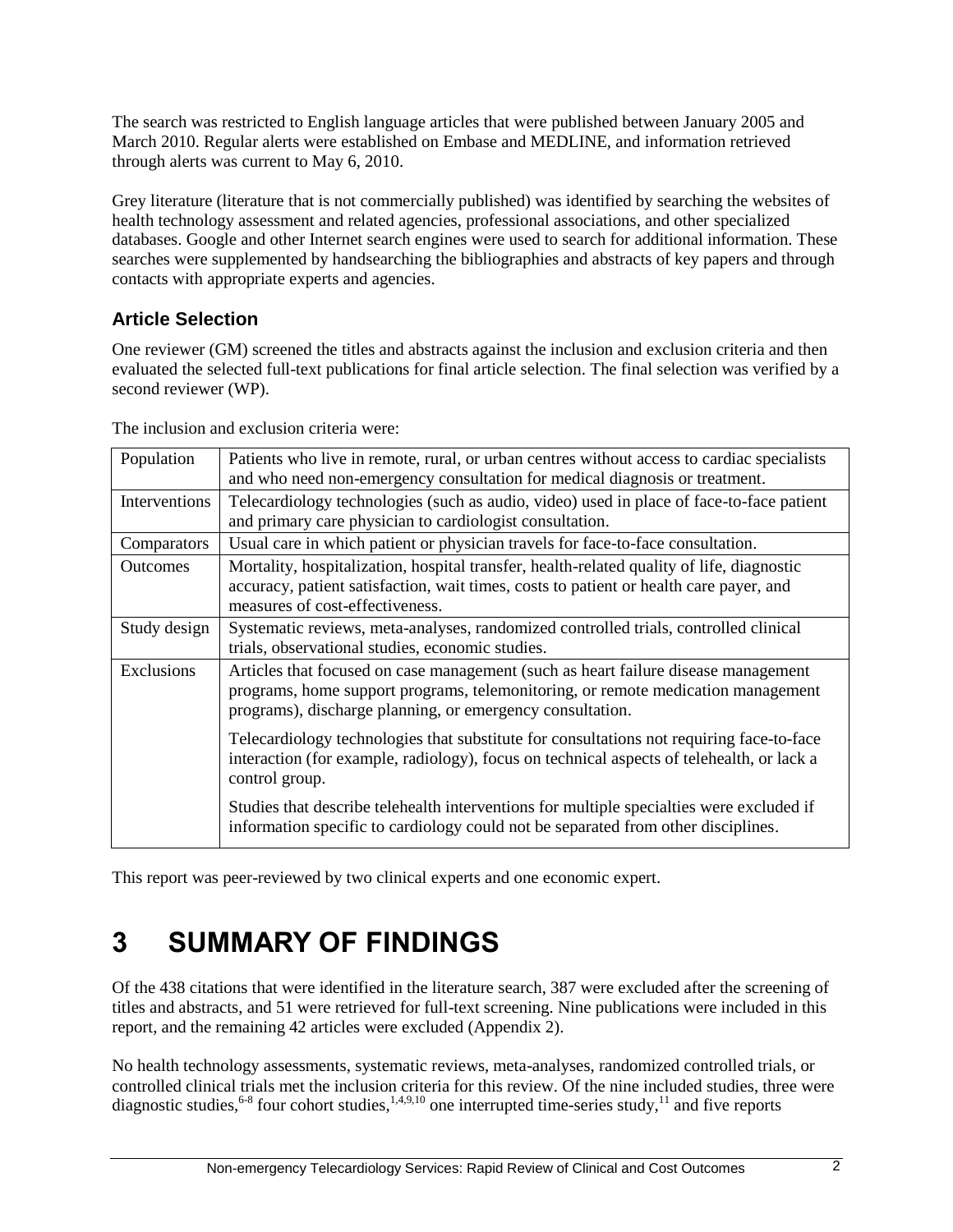included cost analyses.  $4,8-10,12$  Pediatric telecardiology programs were evaluated in two clinical and four economic reports. Two clinical reports and one economic report focused on telecardiology services for adult patients. A summary of the studies, methods, outcomes, results, perceived limitations, and conclusions appears in Table 1.

#### **Clinical Studies**

#### *Pediatric*

In 2008, Huang et al. from the US described the store-and-forward echocardiography teleconsultation program that was implemented at a community hospital with a level III neonatal intensive care unit.<sup>11</sup> The use of echocardiography and patient transfers to a tertiary hospital was reported for the three years before and after the implementation of the teleconsultation program. A total of 665 neonates with suspected congenital heart defects were evaluated. The rate of transfers to the tertiary centre was similar in each period  $(5.8\% \text{ before}, 7.0\% \text{ after}, p = 0.33)$ . The appropriateness of the 48 transfers was evaluated retrospectively. The transfer was deemed to be avoidable for seven out of 24 patients (29%) in the "before" period and two out of 24 patients (8%) in the "after" period ( $p = 0.06$ ). One incorrect diagnosis was reported during the period before the teleconsultation program was implemented, and none were reported after implementation. Because of the limited data that were reported on patient characteristics and the lack of a concurrent control group, it is not possible to draw conclusions on the impact of the telecardiology program.<sup>11</sup>

In a 2008 US study, Mahnke et al.<sup>7</sup> reported the feasibility and accuracy of using remote auscultation of heart sounds to distinguish pathological heart murmurs from innocent murmurs or normal heart sounds in 104 older children (mean age 10 years) with suspected congenital heart defects. All children underwent a standard examination by a pediatric cardiologist including an echocardiogram. Digital recordings of heart sounds (phonocardiograms) were recorded and evaluated by three cardiologists who were blinded to all clinical information. Phonocardiograms had a sensitivity of 82% and a specificity of 86% to detect murmurs compared with echocardiograms. The overall diagnostic accuracy was 85%, with 18 false negatives and eight false positives. The findings may not reflect the performance of remote auscultation in clinical practice, because the cardiologists did not have access to clinical information on the patient. The authors concluded that remote auscultation can be used to distinguish normal heart sounds or innocent murmurs from pathological murmurs.<sup>7</sup>

#### *Adults*

In a 2008 study, PausJenssen et al. assessed the feasibility of using video conferencing to provide multidisciplinary cardiovascular risk reduction care to patients in rural Saskatchewan.<sup>1</sup> During video consultations, patients met with a nurse, dietician, fitness consultant, and physician. Body measurements, blood pressure readings, laboratory tests, dietary logs, and exercise logs were completed before the consultations. For the first consultation, the clinic travelled to the patients' community. Subsequent consultations over the following year were performed using telehealth. Nine patients were enrolled in the telehealth program. They were compared with 15 retrospective control group members who had attended the cardiovascular risk reduction clinic outside the community. All patients in the telehealth group attended at least one follow-up visit, compared with 53% of control group patients. Both groups achieved a 2% reduction in the Framingham risk score. The telehealth patients reported that the video consultations were a positive experience. The study was limited by the small sample size. The authors concluded that it is feasible to offer cardiovascular risk reduction care using telehealth.<sup>1</sup>

In a 2007 study that was based at a heart failure clinic in Italy, Fragasso et al.<sup>6</sup> assessed the feasibility and accuracy of remote auscultation of heart and lung sounds in 50 patients with heart failure. Patients underwent a remote auscultation and video consultation with a cardiologist, followed by an in-person examination by a second physician. Both cardiologists had access to the patients' clinical information and were blinded to the findings from the other auscultation. The findings on remote and in-person examination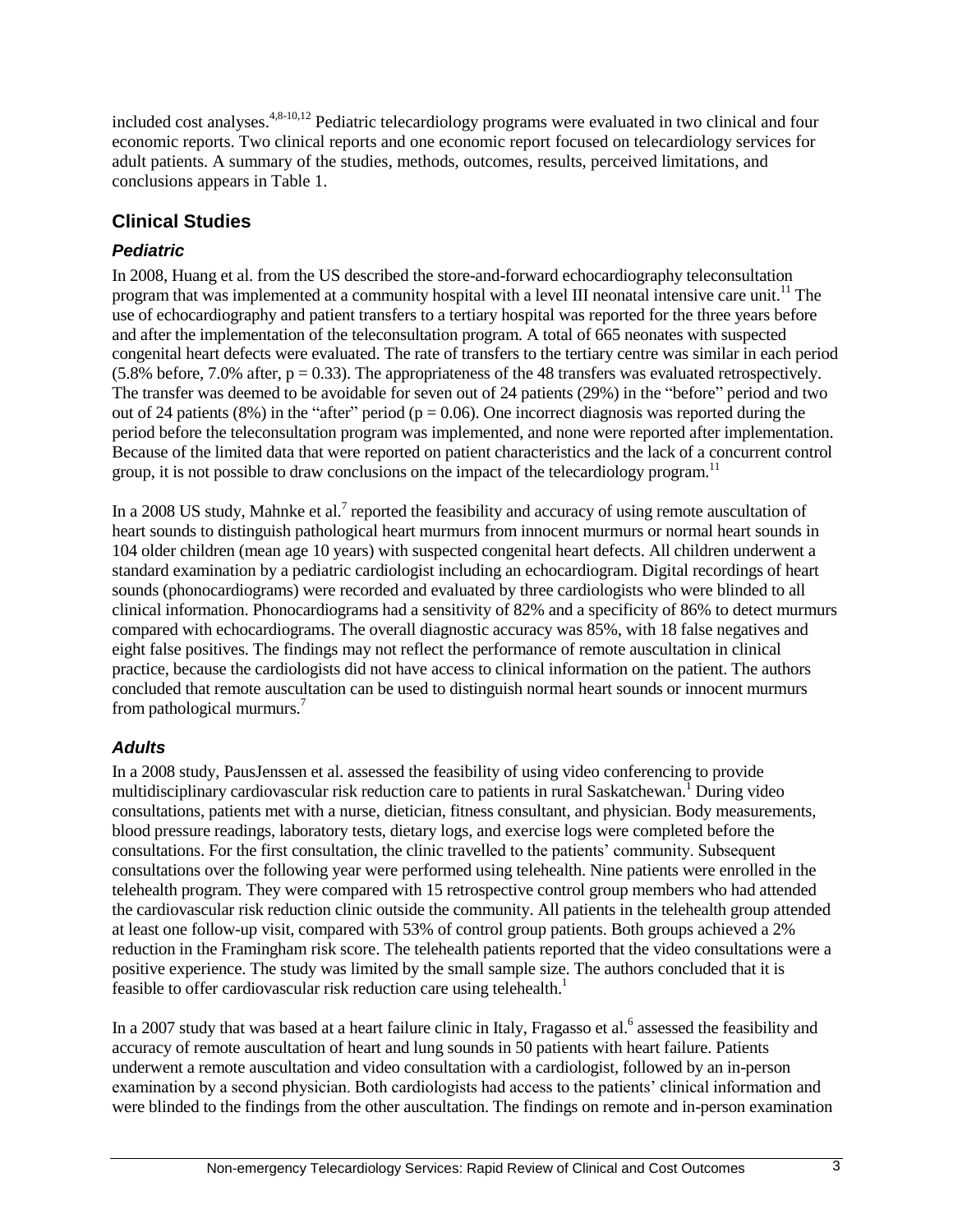agreed in 92% of patients. In three patients, the interpretations of the remote lung examinations were incorrect. As a result, the treatment that was recommended by each physician differed. The study was limited by small sample size and by the failure to report sensitivity and specificity or kappa scores for all analyses. The authors concluded that remote cardiopulmonary examination seems feasible. A short period of training on conducting remote and in-person examinations of patients is useful to improve the remote auscultation technique, because all diagnostic errors occurred in the first few patients who were assessed.<sup>6</sup>

#### **Economic Studies**

#### *Pediatric*

In 2010, Grant et al. $<sup>8</sup>$  described the diagnostic accuracy and costs that were associated with a</sup> teleconsultation service in Northern Ireland when 124 neonates were evaluated for congenital heart defects over an eight-year period. The patients were evaluated at district general hospitals and had an echocardiogram performed during a real-time video consultation with a pediatric cardiologist. Based on the diagnosis that was reached during the teleconsultation, patients were transferred to the tertiary care centre or had their diagnosis confirmed at an outreach clinic. The costs included all health care resources that were used in the initial assessment and transfer of patients, as well as outpatient assessments (equipment, operating costs, clinicians, echocardiograms, and ambulance transfers). Resource use and costs were obtained from the prospective clinical study and expert opinion. The analysis excluded the costs and consequences of diagnostic inaccuracy.<sup>8</sup>

The use of teleconsultation had a sensitivity of 97% and a specificity of 96% compared with face-to-face consultation, and showed good agreement with a kappa score of 0.89.<sup>8</sup> The diagnostic accuracy may have been overestimated because the analysis excluded five patients who had a poor quality echocardiogram during the teleconsultation. Also, the accuracy may have been biased, because the teleconsultation was not compared with a blinded independent test. Without access to teleconsultation, all infants would have been transferred to the tertiary care centre. The use of teleconsultation avoided transfers for 75% of babies (93/124). The authors reported that the teleconsultation service saved £608 to £1,822 per patient, depending on the referring hospital. The cost differences were mainly affected by transfer costs and telemedicine utilization rates for each referring hospital. The authors concluded that the teleconsultation service can accurately diagnose congenital heart defects and may save the costs of inter-hospital transfers.<sup>8</sup>

In 2009,<sup>4</sup> 2008,<sup>10</sup> and 2007,<sup>9</sup> Dowie et al. published three studies that described the costs and outcomes of the first 15 months of a telecardiology service in four district hospitals near London, UK. The populations included newborns, infants, and children<sup>4,9</sup> with suspected congenital heart defects, as well as pregnant women<sup>9,10</sup> undergoing screening for fetal heart defects. Patients in the telemedicine group underwent diagnostic tests and assessment locally, and then the test images were transmitted to the pediatric or neonatal cardiologist for assessment at virtual video consultations. The usual-care patients travelled to London for assessment or were seen at regularly scheduled outreach clinics in the district hospitals. The costs of the first consultation, first 14 days of care, and first six months of care were collected. The authors included operating costs as well as the costs of telemedicine equipment, inpatient or outpatient visits, diagnostic tests, drugs, health care professional resources, and inter-hospital transfers. The patients' costs for travel and loss of income were collected for a subgroup of 32 pregnant women.<sup>9</sup>

Many of the patients who were included in the 2007 publication<sup>9</sup> seem to have been included in subsequent reports.4,10 There were imbalances in the ages and disease severity of patients in the telecardiology and usual-care groups that were not accounted for in the analysis. This may have biased the cost estimates. In the report on pregnant women, the services that were provided in the usual-care group were not always the same as in the teleconsultation group. For example, patients who travelled to London had a longer appointment with the specialist and received counselling at the first appointment if an anomaly was detected.<sup>9</sup> It is unclear if the costs of counselling were included for the teleconsultation group.<sup>9</sup>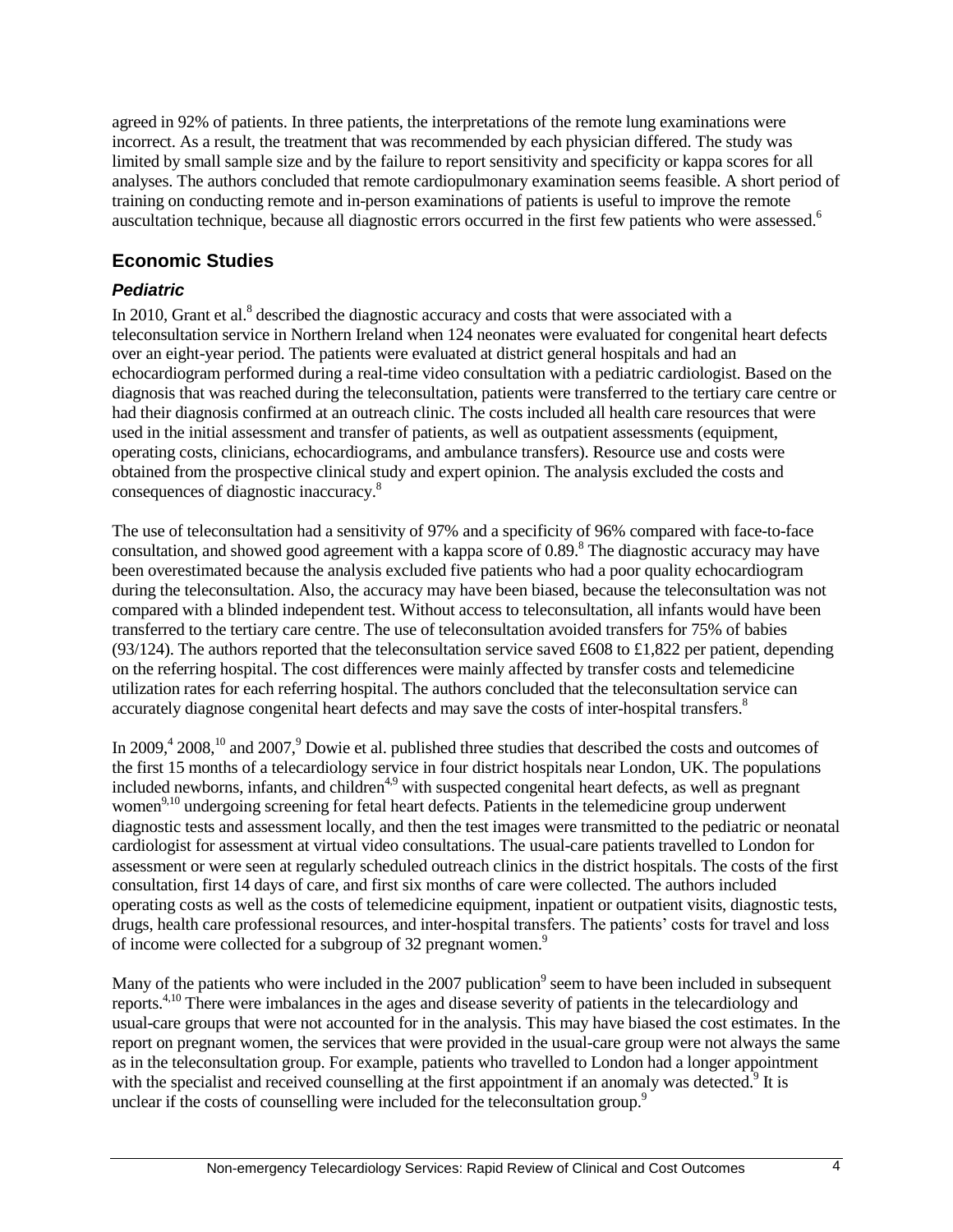In the study of pediatric patients with suspected congenital heart defects, the mean per patient costs to the health care system were higher in the telecardiology group compared with the usual-care group on the first consultation day, the first 14 days, and first six months of care. The differences were not statistically significant.<sup>4</sup> No cases of incorrect diagnosis occurred.<sup>4</sup>

Among pregnant women undergoing screening for fetal cardiac anomalies, the health care costs of the first consultation were statistically significantly higher in the teleconsultation group compared with the usualcare group (mean difference £132).<sup>10</sup> No differences in health care costs were found at 14 days or until delivery. The mean costs of the first consultation were statistically significantly higher for the telecardiology versus usual-care groups in the analysis that included patients' costs (mean difference £105).<sup>10</sup> The median travel and lost wages costs for patients were £12.59 for teleconsultation and £50.36 for usual-care patients  $(p= 0.002)^9$ 

The key cost components of the telecardiology service were the purchase of telemedicine equipment, rental of the integrated services digital network (ISDN) line, and call charges.4,9,10 For newborns with suspected congenital heart defects, some costs of the telecardiology service were offset by a reduction in the number of urgent ambulance transfers.<sup>9</sup> This was not the case for the pregnant women or older children in the study. The need for consultation was less urgent for these patients, and patients were not transferred by ambulance. Therefore, the travel costs were lower and did not offset the telecardiology consultation costs.<sup>9</sup>

The authors reported that the cost per telecardiology consultation was reduced as the volume of patients increased.<sup>9</sup> Sharing the telemedicine equipment with other specialties helped to offset the initial set up and ongoing operating costs.<sup>9</sup> The authors concluded that telecardiology consultation provided timely and efficient access to specialists that was cost neutral to the health care system.<sup>9</sup>

#### *Adults*

In a 2009 Swedish cost-minimization study, Lofgren et al. estimated the societal and health care payer costs of a mobile robotic echocardiography technology.<sup>12</sup> A theoretical cohort of patients with suspected heart failure attended a primary health care centre for ultrasound and video consultation with cardiologists at the regional hospital. Patients in the usual-care group travelled to the regional hospital for diagnosis and consultation. The study assumed the diagnostic quality and access to care were the same for each group, but no data were provided to support this assumption. The costs included were those of capital equipment, maintenance, equipment transport between health care centres, staff time, overhead, and subsidized patient travel. The societal analysis included the patients' hospital fees as well as travel and time costs (e.g., lost wages). The authors assumed that 10% of remote echocardiograms were inadequate for diagnosis, thus requiring the patient to travel. $^{12}$ 

In this model, the societal costs for the telecardiology service were lower than those of usual care (difference of −€17,800).<sup>12</sup> From the health care payer perspective, telecardiology was more expensive (difference of  $\epsilon$ 4,100). The main savings from using the telecardiology service benefited patients, with reductions in travel time costs and hospital fees. From the health care payer perspective, savings on subsidized patient travel expenses did not offset the capital costs and loss of patient fees. Sensitivity analyses were done by varying the number of patients who were assessed and the distance from the regional hospital. The telecardiology program was less expensive than usual care from the societal perspective if the number of patients seen annually was 55 or more, or 105 patients from the payer perspective. The authors concluded that the telecardiology service reduced travel time for patients, with similar health care costs compared with usual care.<sup>12</sup>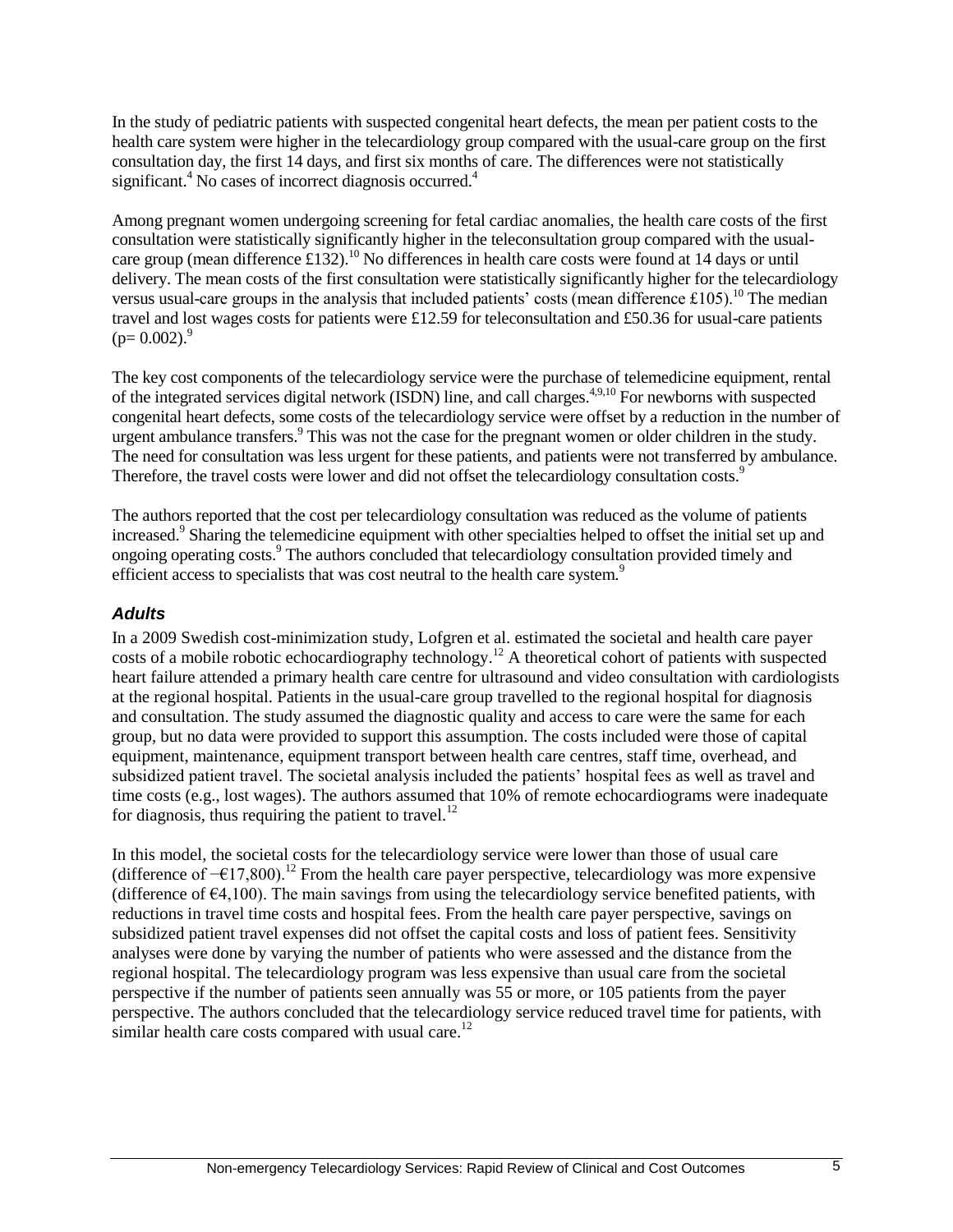| Design, Approach<br>Interrupted time<br>Echocardiograms<br>were forwarded to<br>US community<br>pediatric<br>hospital.<br>cardiologists at<br>tertiary children's | <b>Setting, Patients</b><br><b>Outcomes</b><br>665 neonates with<br>Rate of all NICU<br>suspected congenital<br>admissions transferred to<br>heart defects admitted<br>tertiary centre before<br>to level III NICU at a<br>$60/1,029$ (5.8%), after<br>67/963 (7%) ( $p = 0.33$ ).                             | <b>Limitations</b><br>No concurrent<br>control group, so<br>factors other than<br>telemedicine service<br>(such as severity of                                                                                                              | <b>Conclusions,</b><br><b>Policy Implications</b><br>Authors concluded<br>that the<br>telecardiology<br>service was                                                                                                                                                                                                                                      |
|-------------------------------------------------------------------------------------------------------------------------------------------------------------------|----------------------------------------------------------------------------------------------------------------------------------------------------------------------------------------------------------------------------------------------------------------------------------------------------------------|---------------------------------------------------------------------------------------------------------------------------------------------------------------------------------------------------------------------------------------------|----------------------------------------------------------------------------------------------------------------------------------------------------------------------------------------------------------------------------------------------------------------------------------------------------------------------------------------------------------|
|                                                                                                                                                                   |                                                                                                                                                                                                                                                                                                                |                                                                                                                                                                                                                                             |                                                                                                                                                                                                                                                                                                                                                          |
|                                                                                                                                                                   |                                                                                                                                                                                                                                                                                                                |                                                                                                                                                                                                                                             |                                                                                                                                                                                                                                                                                                                                                          |
| hospital.<br>reported.<br>Usual-care group<br>comprised patients<br>evaluated before<br>implementation of<br>telecardiology                                       | Avoidable transfers<br>before 7/24 (29%), after<br>Age and gender not<br>$2/24$ (8%) (p = 0.06).<br>Incorrect diagnoses<br>before 1/280 (0.4%), after<br>$0/385$ (0%) (p value not<br>reported).<br>Neonates who had an<br>echocardiogram before<br>280/1,029 (27%), after<br>385/963 (40%)<br>$(p < 0.001)$ . | illness) may be<br>related to change in<br>use or transfer<br>patterns over time.<br>Patient<br>characteristics not<br>reported.<br>Appropriateness of<br>transfer was<br>determined<br>retrospectively<br>based on subjective<br>criteria. | associated with an<br>increase in<br>echocardiography,<br>an increase in<br>percentage of babies<br>with cardiac<br>pathology detected,<br>and similar number<br>of transfers to<br>tertiary centres.                                                                                                                                                    |
|                                                                                                                                                                   |                                                                                                                                                                                                                                                                                                                |                                                                                                                                                                                                                                             | Authors concluded                                                                                                                                                                                                                                                                                                                                        |
| Standard in-person<br>examination, ECG,<br>echocardiogram,<br>clinic.<br>phonocardiograms                                                                         | echocardiogram).                                                                                                                                                                                                                                                                                               | assessing digital<br>recordings did not<br>have access to<br>patients' clinical<br>data.<br>Digital recordings<br>obtained by<br>cardiologist, not GP,                                                                                      | that digital heart<br>sound recordings<br>evaluated using<br>telemedicine can<br>distinguish normal<br>or innocent murmurs<br>from pathological<br>murmurs.                                                                                                                                                                                              |
|                                                                                                                                                                   | Diagnostic study.<br>obtained by<br>pediatric                                                                                                                                                                                                                                                                  | 104 children with<br>suspected congenital<br>heart defects<br>evaluated at US<br>pediatric cardiology<br>Mean age 10.2 years<br>(range 2 years to 19.5)                                                                                     | Cardiologists<br>Diagnostic accuracy 85%<br>for correct classification<br>of normal or innocent<br>versus pathological<br>murmur (compared with<br>Diagnosis of murmur.<br>Sensitivity 82% (range<br>cardiologist.<br>years); gender not<br>76% to 91%),<br>as may occur in<br>Phonocardiograms<br>Specificity 86% (range<br>reported.<br>daily practice |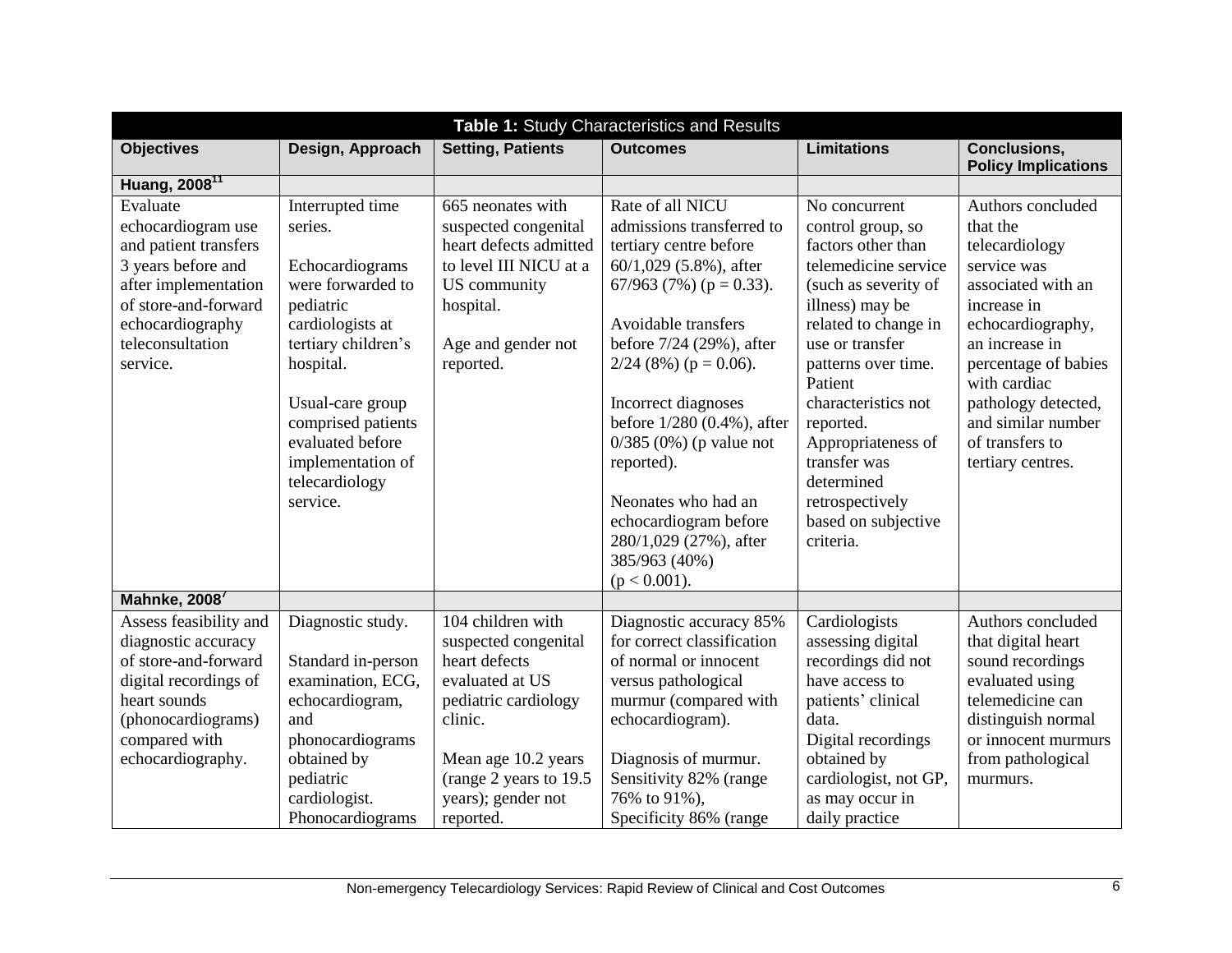| Table 1: Study Characteristics and Results                                                                                                          |                                                                                                                                                                                                                                  |                                                                                                                                                                                                                 |                                                                                                                                                                                                                                                                                                                                                                                           |                                                                                                                                                                                                                                             |                                                                                                          |
|-----------------------------------------------------------------------------------------------------------------------------------------------------|----------------------------------------------------------------------------------------------------------------------------------------------------------------------------------------------------------------------------------|-----------------------------------------------------------------------------------------------------------------------------------------------------------------------------------------------------------------|-------------------------------------------------------------------------------------------------------------------------------------------------------------------------------------------------------------------------------------------------------------------------------------------------------------------------------------------------------------------------------------------|---------------------------------------------------------------------------------------------------------------------------------------------------------------------------------------------------------------------------------------------|----------------------------------------------------------------------------------------------------------|
| <b>Objectives</b>                                                                                                                                   | Design, Approach                                                                                                                                                                                                                 | <b>Setting, Patients</b>                                                                                                                                                                                        | <b>Outcomes</b>                                                                                                                                                                                                                                                                                                                                                                           | <b>Limitations</b>                                                                                                                                                                                                                          | Conclusions,<br><b>Policy Implications</b>                                                               |
|                                                                                                                                                     | assessed by<br>3 cardiologists<br>blinded to all<br>patient data.                                                                                                                                                                |                                                                                                                                                                                                                 | 82% to 90%).<br>Of 18 false negatives,<br>9 would not have been<br>referred for more<br>evaluation.<br>8 false positives.<br>Agreement between<br>3 reviewers moderate<br>(kappa 0.6 to 0.65).<br>Hands-on examination<br>recommended by blinded<br>physician for 44% of<br>cases.<br>63% of parents agreed<br>teleconsultation more<br>convenient than visiting<br>specialist in-person. | involving use of<br>teleconsultation.<br>Analysis excluded<br>2.6% of cases with<br>poor quality<br>recordings.                                                                                                                             |                                                                                                          |
| PausJenssen, 2008 <sup>1</sup>                                                                                                                      |                                                                                                                                                                                                                                  |                                                                                                                                                                                                                 |                                                                                                                                                                                                                                                                                                                                                                                           |                                                                                                                                                                                                                                             |                                                                                                          |
| Assess feasibility of<br>using telehealth to<br>provide<br>multidisciplinary<br>cardiovascular risk<br>reduction care to<br>patients in rural area. | Prospective cohort<br>with historical<br>control group.<br>Study patients<br>underwent<br>cardiovascular risk<br>reduction<br>consultation using<br>telehealth<br>compared with<br>retrospective<br>control group<br>members who | 24 adults with risk<br>factors for<br>cardiovascular<br>disease living in a<br>remote rural<br>community in<br>Canada.<br>Follow-up: 1 year.<br>Mean age 47 years<br>(range 24 years to<br>71 years), 83% male. | Number of follow-up<br>visits.<br>Telehealth 9/9 (100%)<br>completed $\geq 1$ visit,<br>$2/9$ (22%) completed<br>4 visits; Controls 8/15<br>$(53%)$ completed $\geq 2$<br>face-to-face visits.<br>Similar reduction in<br>Framingham risk score in<br>each group $({\sim} 2\%)$ .                                                                                                         | Potential for<br>selection bias due to<br>unclear participant<br>selection methods<br>and use of<br>retrospective control<br>group.<br>Because of small<br>sample size,<br>conclusions limited<br>to feasibility of<br>telehealth services. | Cardiovascular risk<br>reduction using<br>telehealth feasible<br>for patients living in<br>remote areas. |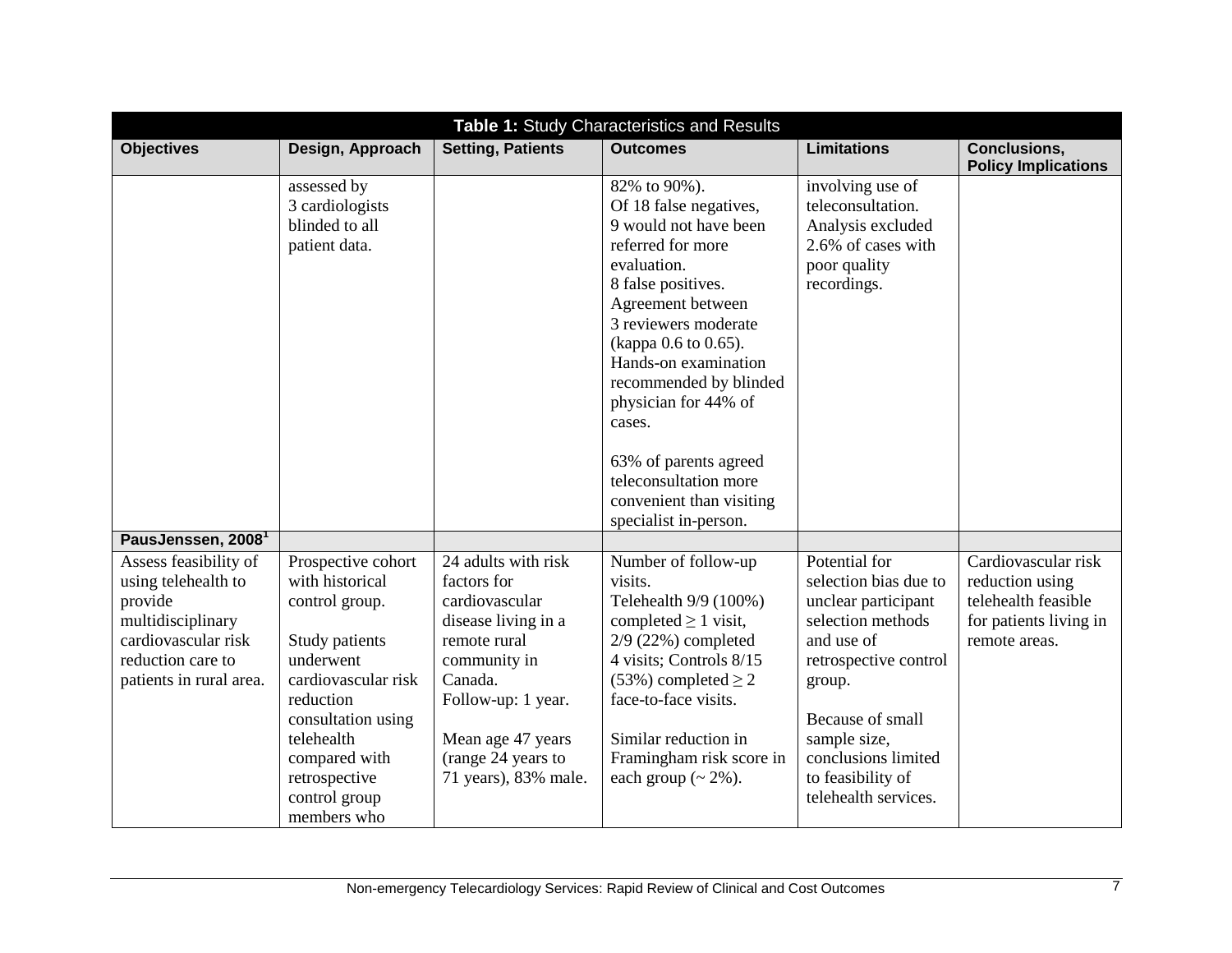| Table 1: Study Characteristics and Results                                                             |                                                                                                                                                                                           |                                                                                                                                                |                                                                                                                                                                                                                                                                                                                                                                                                                                                                                                                                                                       |                                                                                                                                                                |                                                                                                                                                               |
|--------------------------------------------------------------------------------------------------------|-------------------------------------------------------------------------------------------------------------------------------------------------------------------------------------------|------------------------------------------------------------------------------------------------------------------------------------------------|-----------------------------------------------------------------------------------------------------------------------------------------------------------------------------------------------------------------------------------------------------------------------------------------------------------------------------------------------------------------------------------------------------------------------------------------------------------------------------------------------------------------------------------------------------------------------|----------------------------------------------------------------------------------------------------------------------------------------------------------------|---------------------------------------------------------------------------------------------------------------------------------------------------------------|
| <b>Objectives</b>                                                                                      | Design, Approach                                                                                                                                                                          | <b>Setting, Patients</b>                                                                                                                       | <b>Outcomes</b>                                                                                                                                                                                                                                                                                                                                                                                                                                                                                                                                                       | <b>Limitations</b>                                                                                                                                             | <b>Conclusions,</b><br><b>Policy Implications</b>                                                                                                             |
|                                                                                                        | received face-to-<br>face consultation<br>outside the<br>community.                                                                                                                       |                                                                                                                                                | Patients reported that<br>teleconsultation was a<br>positive experience, with<br>no travel needed. No<br>concerns voiced about<br>privacy. Health care team<br>thought program was<br>worthwhile but had<br>concerns about privacy.                                                                                                                                                                                                                                                                                                                                   |                                                                                                                                                                |                                                                                                                                                               |
| Fragasso, 2007 <sup>6</sup>                                                                            |                                                                                                                                                                                           |                                                                                                                                                |                                                                                                                                                                                                                                                                                                                                                                                                                                                                                                                                                                       |                                                                                                                                                                |                                                                                                                                                               |
| Assess technical<br>feasibility and<br>accuracy of remote<br>auscultation of heart<br>and lung sounds. | Diagnostic study.<br>Patients underwent<br>remote auscultation<br>and consultation<br>using videophone.<br>Patients were then<br>examined in person<br>by second blinded<br>cardiologist. | 50 patients with heart<br>failure (NYHA Class<br>II-IV) attending heart<br>failure clinic in Italy.<br>Mean age 71 years<br>(SD 10), 74% male. | Findings on heart and<br>lung examination based<br>on remote and in-person<br>auscultation agreed in<br>92% of patients.<br>Agreement on grade of<br>heart murmur 76%.<br>Lung examination.<br>Sensitivity 88%;<br>specificity 97%. Incorrect<br>interpretation of remote<br>lung examination in 3/50<br>$(6\%)$ patients resulted in<br>different treatment<br>recommendations by<br>remote and in-person<br>examining physician.<br>Sound disturbances in<br>44% of tele-auscultations.<br>In 6% of examinations,<br>disturbance could not be<br>resolved; however, | Small sample of<br>patients, limited to<br>2 cardiologists.<br>Kappa score more<br>appropriate measure<br>of agreement.<br>Incomplete reporting<br>of results. | Remote<br>cardiopulmonary<br>examination seems<br>feasible. Physicians<br>need short period of<br>training combining<br>remote and in-person<br>auscultation. |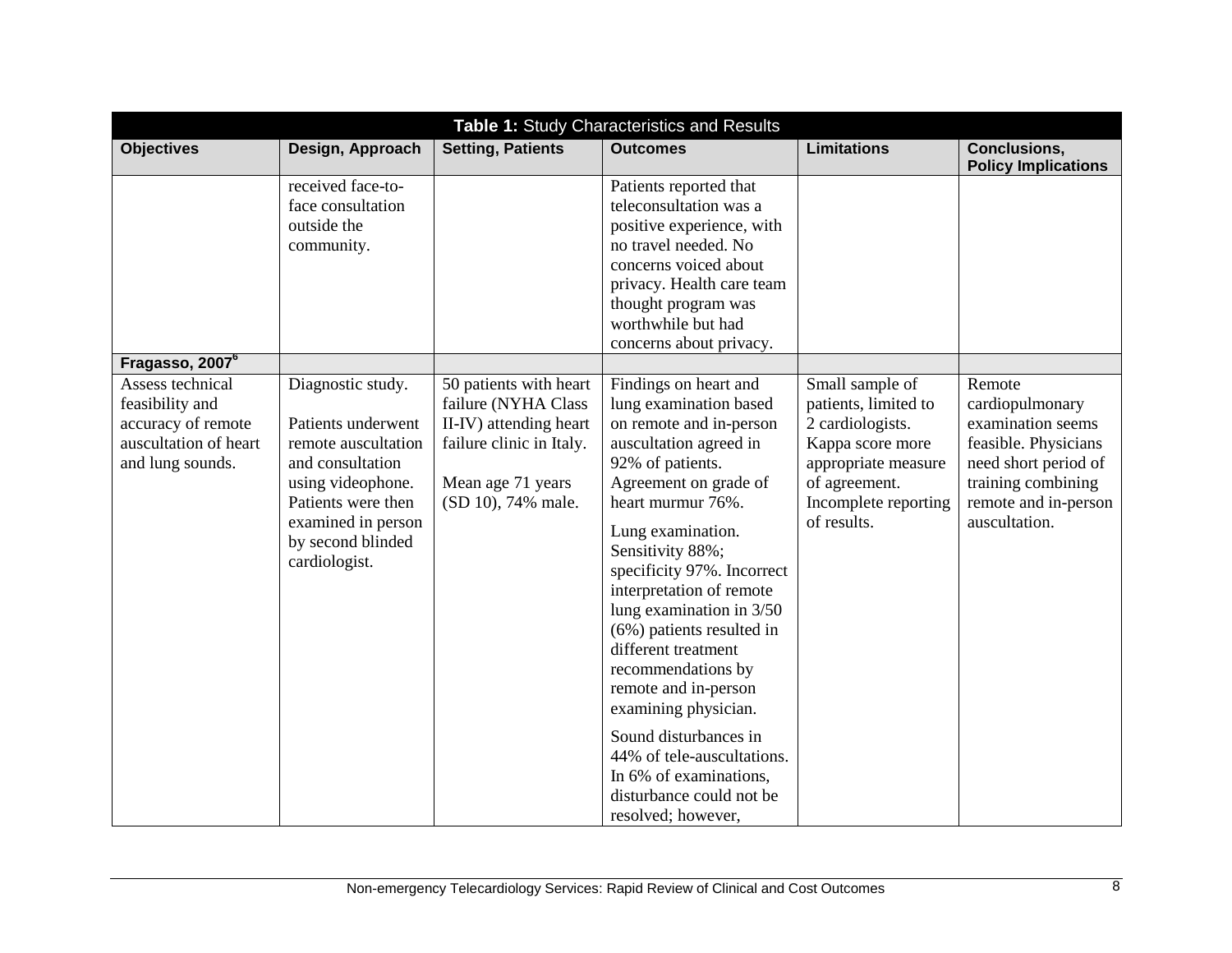| Table 1: Study Characteristics and Results                                                                                              |                                                                                                                                                                                                                                                                                                                                                                                                                                                                                                                                 |                                                                                                                                                                                          |                                                                                                                                                                                                                                                                                                                                                                                                                                                                                                                                                                                                                                                           |                                                                                                                                                                                                                                                                                                                      |                                                                                                                                                                                                                                                       |
|-----------------------------------------------------------------------------------------------------------------------------------------|---------------------------------------------------------------------------------------------------------------------------------------------------------------------------------------------------------------------------------------------------------------------------------------------------------------------------------------------------------------------------------------------------------------------------------------------------------------------------------------------------------------------------------|------------------------------------------------------------------------------------------------------------------------------------------------------------------------------------------|-----------------------------------------------------------------------------------------------------------------------------------------------------------------------------------------------------------------------------------------------------------------------------------------------------------------------------------------------------------------------------------------------------------------------------------------------------------------------------------------------------------------------------------------------------------------------------------------------------------------------------------------------------------|----------------------------------------------------------------------------------------------------------------------------------------------------------------------------------------------------------------------------------------------------------------------------------------------------------------------|-------------------------------------------------------------------------------------------------------------------------------------------------------------------------------------------------------------------------------------------------------|
| <b>Objectives</b>                                                                                                                       | Design, Approach                                                                                                                                                                                                                                                                                                                                                                                                                                                                                                                | <b>Setting, Patients</b>                                                                                                                                                                 | <b>Outcomes</b>                                                                                                                                                                                                                                                                                                                                                                                                                                                                                                                                                                                                                                           | <b>Limitations</b>                                                                                                                                                                                                                                                                                                   | <b>Conclusions,</b><br><b>Policy Implications</b>                                                                                                                                                                                                     |
|                                                                                                                                         |                                                                                                                                                                                                                                                                                                                                                                                                                                                                                                                                 |                                                                                                                                                                                          | examination continued<br>successfully.                                                                                                                                                                                                                                                                                                                                                                                                                                                                                                                                                                                                                    |                                                                                                                                                                                                                                                                                                                      |                                                                                                                                                                                                                                                       |
| <b>Grant, 2010</b> <sup>8</sup>                                                                                                         |                                                                                                                                                                                                                                                                                                                                                                                                                                                                                                                                 |                                                                                                                                                                                          |                                                                                                                                                                                                                                                                                                                                                                                                                                                                                                                                                                                                                                                           |                                                                                                                                                                                                                                                                                                                      |                                                                                                                                                                                                                                                       |
| Determine diagnostic<br>accuracy, impact on<br>transfers, and costs of<br>real-time<br>echocardiography<br>teleconsultation<br>service. | Diagnostic study<br>and cost analysis.<br>First examination<br>and<br>echocardiogram by<br>local pediatrician<br>followed by real-<br>time tele-<br>echocardiogram<br>reviewed by<br>pediatric<br>cardiologist. All<br>patients underwent<br>subsequent face-to-<br>face evaluation and<br>echocardiogram by<br>pediatric<br>cardiologist.<br>Cost analysis<br>compared<br>telemedicine with<br>hypothetical<br>standard care where<br>all patients would<br>be transferred to a<br>tertiary centre for<br>urgent consultation. | 124 neonates with<br>suspected congenital<br>heart defects seen in<br>3 district general<br>hospitals in UK.<br>Median age 3 days<br>(IQR 1 day to 12)<br>days), gender not<br>reported. | Tele-echocardiogram<br>versus hands-on<br>echocardiogram.<br>Sensitivity 97%,<br>specificity 96%, kappa<br>0.89 (95% CI 0.71 to 1.0)<br>(3 false-negatives,<br>1 false-positive).<br>93/124 (75%) transfers<br>avoided by<br>teleconsultation.<br>Diagnostic quality image<br>not obtained by<br>pediatrician in 5/124<br>(4%) of teleconsultations.<br>From health care payer<br>perspective, cost savings<br>per patient assessed using<br>teleconsultation ranged<br>from £608 to £1,822<br>depending on referring<br>hospital.<br>Cost differences mainly<br>driven by transfer costs<br>and telemedicine use<br>rates in each referring<br>hospital. | Diagnostic accuracy<br>assessment excluded<br>patients with poor<br>quality<br>echocardiograms.<br>Potential for<br>expectation bias<br>because<br>interpretation of<br>confirmatory<br>echocardiogram<br>unblinded.<br>Costs or<br>consequences of<br>diagnostic<br>inaccuracy not<br>included in cost<br>analysis. | Congenital heart<br>defects may be<br>accurately diagnosed<br>using real-time<br>transmission of<br>echocardiograms.<br>Cost savings may be<br>achieved from<br>avoidance of patient<br>transfers between<br>regional and tertiary<br>care hospitals. |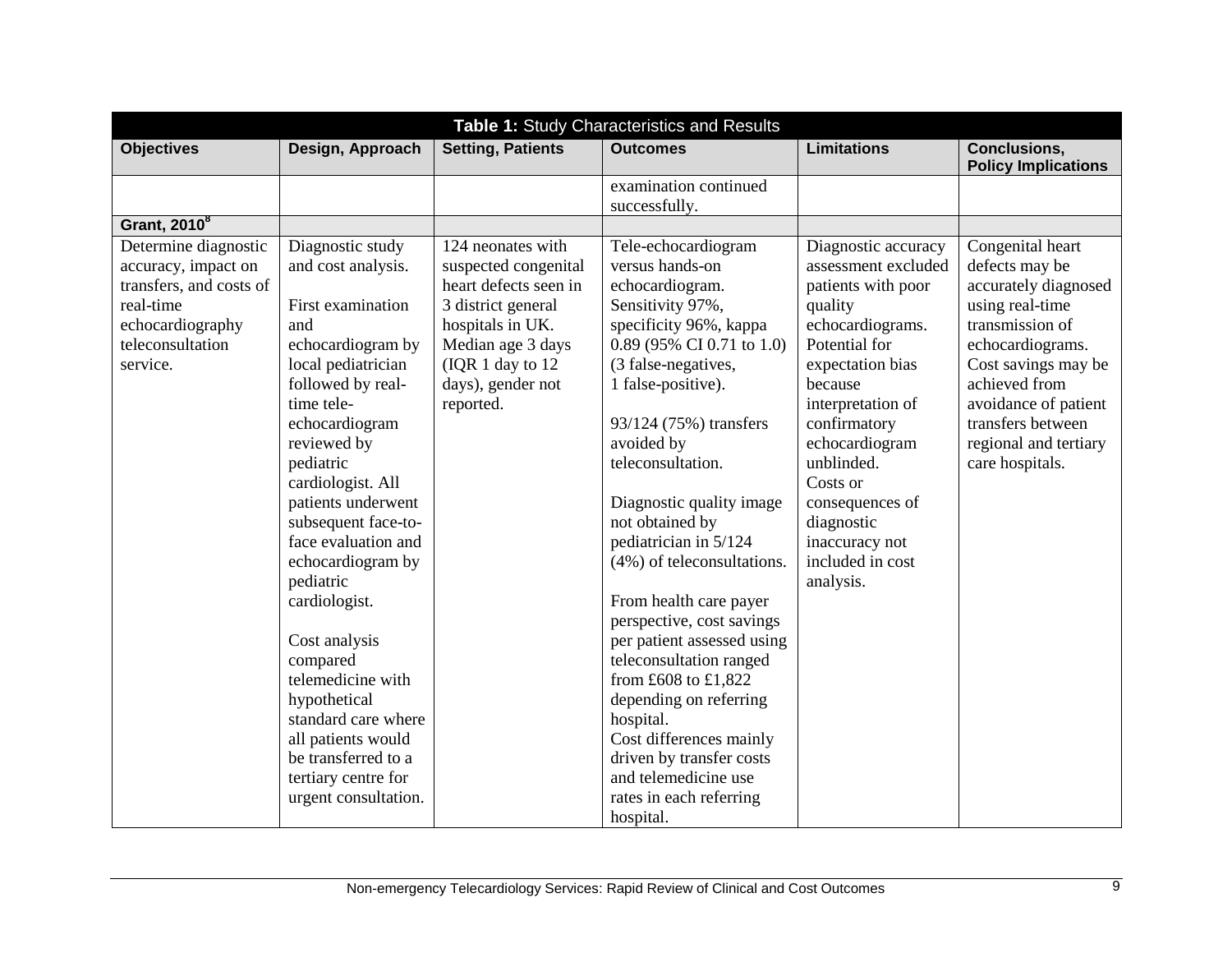| Table 1: Study Characteristics and Results                                                                           |                                                                                                                                                                                                                                                                                                           |                                                                                                                                                                                                                                  |                                                                                                                                                                                                                                                                                                                                                                                                                                                                                                                                                                                                                                                                                                                                                                                |                                                                                                                                                                                                                                                                                                                                                      |                                                                                                               |
|----------------------------------------------------------------------------------------------------------------------|-----------------------------------------------------------------------------------------------------------------------------------------------------------------------------------------------------------------------------------------------------------------------------------------------------------|----------------------------------------------------------------------------------------------------------------------------------------------------------------------------------------------------------------------------------|--------------------------------------------------------------------------------------------------------------------------------------------------------------------------------------------------------------------------------------------------------------------------------------------------------------------------------------------------------------------------------------------------------------------------------------------------------------------------------------------------------------------------------------------------------------------------------------------------------------------------------------------------------------------------------------------------------------------------------------------------------------------------------|------------------------------------------------------------------------------------------------------------------------------------------------------------------------------------------------------------------------------------------------------------------------------------------------------------------------------------------------------|---------------------------------------------------------------------------------------------------------------|
| <b>Objectives</b>                                                                                                    | Design, Approach                                                                                                                                                                                                                                                                                          | <b>Setting, Patients</b>                                                                                                                                                                                                         | <b>Outcomes</b>                                                                                                                                                                                                                                                                                                                                                                                                                                                                                                                                                                                                                                                                                                                                                                | <b>Limitations</b>                                                                                                                                                                                                                                                                                                                                   | <b>Conclusions,</b><br><b>Policy Implications</b>                                                             |
| Dowie, 2009 <sup>4</sup>                                                                                             |                                                                                                                                                                                                                                                                                                           |                                                                                                                                                                                                                                  |                                                                                                                                                                                                                                                                                                                                                                                                                                                                                                                                                                                                                                                                                                                                                                                |                                                                                                                                                                                                                                                                                                                                                      |                                                                                                               |
| Compare caseload<br>and relative costs of<br>pediatric<br>telecardiology<br>consultation service<br>with usual care. | Cohort study and<br>cost analysis.<br>Patients who<br>underwent<br>diagnostic<br>assessment and<br>video consultation<br>at remote<br>telecardiology<br>clinic compared<br>with patients who<br>underwent<br>specialist<br>consultation at<br>tertiary care centre<br>or outreach clinic<br>(usual care). | 266 newborns,<br>infants, and children<br>with suspected<br>congenital heart<br>defects at district<br>general hospitals<br>(with level II or III<br>NICU) in UK<br>(telecardiology 75<br>patients, usual care<br>191 patients). | Patients referred to<br>telecardiology younger<br>(49% versus $32\% <$<br>1 year old, $p = 0.025$ ) and<br>less likely to have severe<br>symptoms (8% versus<br>22%, $p = 0.005$ ) versus<br>usual-care group.<br>5/75 (7%) versus 30/191<br>$(16\%)$ in teleconsultation<br>and usual-care groups<br>needed cardiac<br>intervention (p value not<br>reported). No cases of<br>incorrect diagnosis<br>occurred.<br>From health care payer<br>perspective, mean costs<br>per patient on first<br>consultation £839 (95%<br>CI 717 to 999) and £587<br>(95% CI 431 to 843) in<br>teleconsultation and<br>usual-care groups<br>respectively (NS).<br>After 14 days or<br>6 months, mean costs<br>£1,132 and £2,043 higher<br>in teleconsultation group<br>versus usual care (NS). | Selection of patients<br>for teleconsultation<br>at physician's<br>discretion led to<br>imbalances in age<br>and severity<br>between groups.<br>Cost analysis did not<br>adjust for this<br>selection bias.<br>No sensitivity<br>analyses conducted.<br>Generalizability of<br>cost analysis to<br>Canadian health care<br>system may be<br>limited. | Authors concluded<br>that teleconsultation<br>services cost-neutral<br>from health care<br>payer perspective. |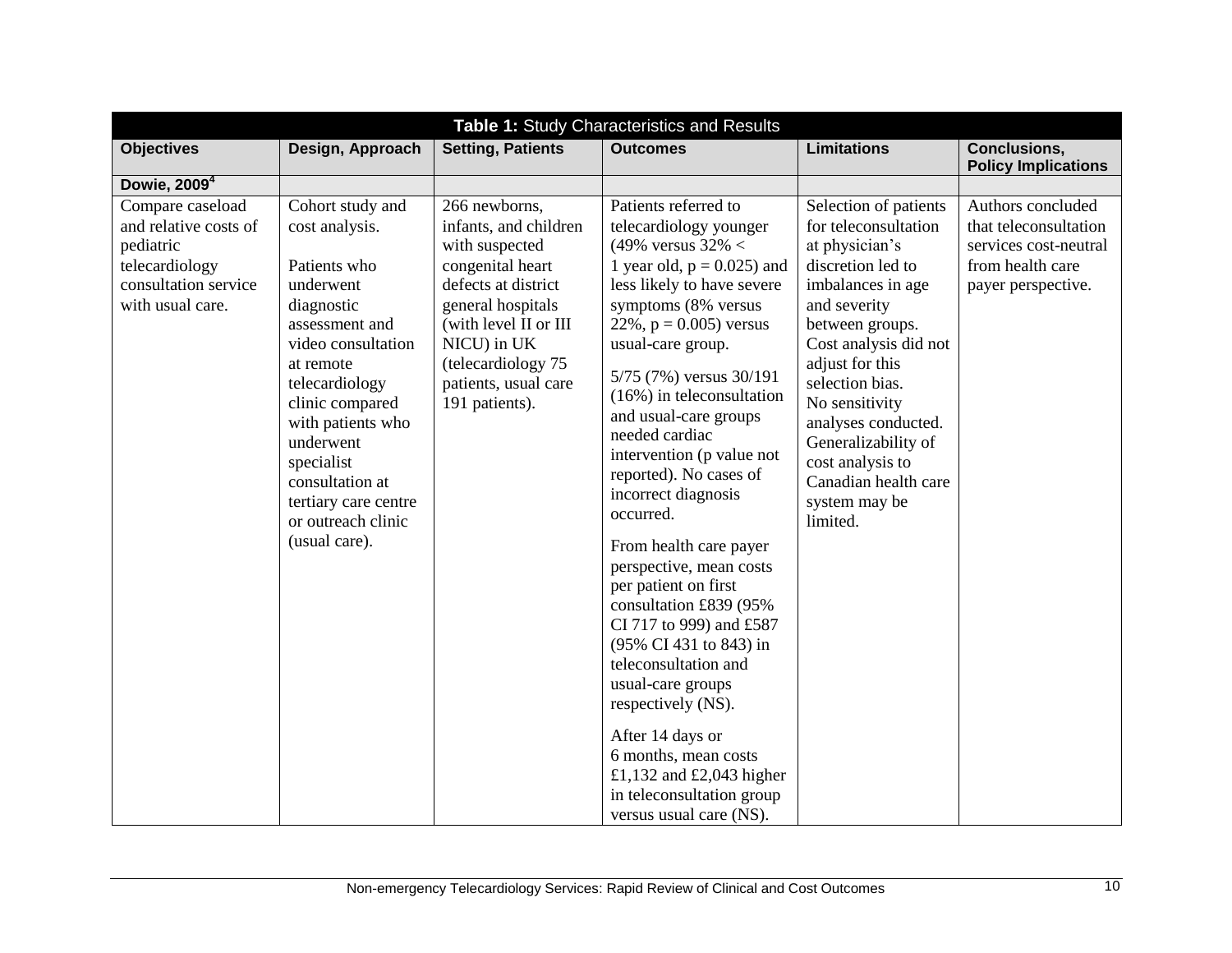| Table 1: Study Characteristics and Results                                                                                                           |                                                                                                                                                                                                                                                                                             |                                                                                                                                       |                                                                                                                                                                                                                                                                                                                                                                                                                                                                                                                                                                                                                                                                                                       |                                                                                                                                                                                                                                                                                                                          |                                                                                                                                                                          |
|------------------------------------------------------------------------------------------------------------------------------------------------------|---------------------------------------------------------------------------------------------------------------------------------------------------------------------------------------------------------------------------------------------------------------------------------------------|---------------------------------------------------------------------------------------------------------------------------------------|-------------------------------------------------------------------------------------------------------------------------------------------------------------------------------------------------------------------------------------------------------------------------------------------------------------------------------------------------------------------------------------------------------------------------------------------------------------------------------------------------------------------------------------------------------------------------------------------------------------------------------------------------------------------------------------------------------|--------------------------------------------------------------------------------------------------------------------------------------------------------------------------------------------------------------------------------------------------------------------------------------------------------------------------|--------------------------------------------------------------------------------------------------------------------------------------------------------------------------|
| <b>Objectives</b>                                                                                                                                    | Design, Approach                                                                                                                                                                                                                                                                            | <b>Setting, Patients</b>                                                                                                              | <b>Outcomes</b>                                                                                                                                                                                                                                                                                                                                                                                                                                                                                                                                                                                                                                                                                       | <b>Limitations</b>                                                                                                                                                                                                                                                                                                       | <b>Conclusions,</b><br><b>Policy Implications</b>                                                                                                                        |
| Dowie, 2008 <sup>10</sup>                                                                                                                            |                                                                                                                                                                                                                                                                                             |                                                                                                                                       |                                                                                                                                                                                                                                                                                                                                                                                                                                                                                                                                                                                                                                                                                                       |                                                                                                                                                                                                                                                                                                                          |                                                                                                                                                                          |
| Assess cost impact of<br>store-and-forward<br>fetal telecardiology<br>and virtual outreach<br>service compared<br>with face-to-face<br>consultation. | Cohort study and<br>cost analysis.<br>Fetal<br>echocardiograms<br>done at district<br>general hospital<br>and reviewed by<br>perinatal<br>cardiologists at<br>monthly virtual<br>outreach<br>videoconferences.<br>Usual-care group<br>travelled to London<br>for in-person<br>consultation. | 76 pregnant women<br>in UK assessed for<br>suspected fetal heart<br>defects (telemedicine<br>52 patients, usual<br>care 24 patients). | 7/24 (29%) and 5/52<br>$(10\%)$ women in usual-<br>care and teleconsultation<br>groups had ultrasound<br>abnormality detected<br>$(p = 0.047)$ . No incorrect<br>diagnoses.<br>From health care payer<br>perspective, costs of first<br>consultation £206 (SD<br>12) and £74 (SD 20) in<br>teleconsultation and<br>usual-care groups<br>$(p < 0.001)$ .<br>In teleconsultation versus<br>usual-care group,<br>difference in mean costs<br>from first consultation to<br>14 days -£81 and to<br>delivery £288 (NS).<br>Mean cost of first<br>consultation including<br>patients' travel costs<br>£213 (SD 13) and £108<br>$(SD 27)$ in<br>teleconsultation and<br>usual-care groups<br>$(p < 0.001)$ . | Imbalances between<br>groups on<br>proportion of<br>women with<br>comorbidities and<br>proportion with<br>ultrasound<br>abnormalities, which<br>may have impact on<br>overall costs.<br>Limited sensitivity<br>analyses.<br>Generalizability of<br>cost analysis to<br>Canadian health care<br>system may be<br>limited. | Authors concluded<br>that telecardiology<br>provided timely<br>specialist<br>consultation to<br>patients and efficient<br>use of perinatal<br>cardiologist<br>resources. |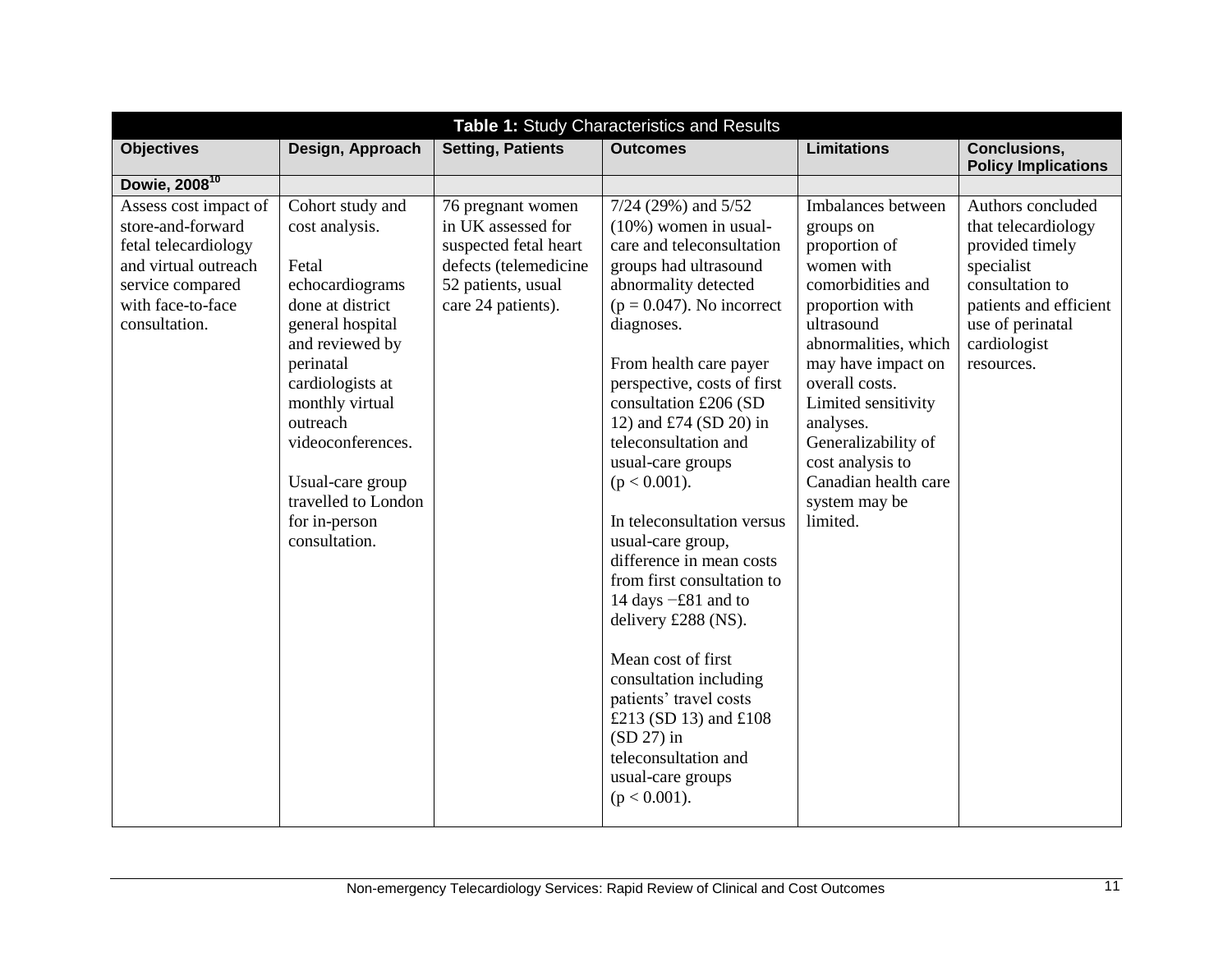| Table 1: Study Characteristics and Results                                                                                                            |                                                                                                                                                                                                                                                                                          |                                                                                                                                                                                                                                      |                                                                                                                                                                                                                                                                                                                                                                                                                                                                                                                                                                                                                                                                                                                                     |                                                                                                                                                                                                                                                                                                                                                                                                                                                                 |                                                                                                                                                     |
|-------------------------------------------------------------------------------------------------------------------------------------------------------|------------------------------------------------------------------------------------------------------------------------------------------------------------------------------------------------------------------------------------------------------------------------------------------|--------------------------------------------------------------------------------------------------------------------------------------------------------------------------------------------------------------------------------------|-------------------------------------------------------------------------------------------------------------------------------------------------------------------------------------------------------------------------------------------------------------------------------------------------------------------------------------------------------------------------------------------------------------------------------------------------------------------------------------------------------------------------------------------------------------------------------------------------------------------------------------------------------------------------------------------------------------------------------------|-----------------------------------------------------------------------------------------------------------------------------------------------------------------------------------------------------------------------------------------------------------------------------------------------------------------------------------------------------------------------------------------------------------------------------------------------------------------|-----------------------------------------------------------------------------------------------------------------------------------------------------|
| <b>Objectives</b>                                                                                                                                     | Design, Approach                                                                                                                                                                                                                                                                         | <b>Setting, Patients</b>                                                                                                                                                                                                             | <b>Outcomes</b>                                                                                                                                                                                                                                                                                                                                                                                                                                                                                                                                                                                                                                                                                                                     | <b>Limitations</b>                                                                                                                                                                                                                                                                                                                                                                                                                                              | <b>Conclusions,</b><br><b>Policy Implications</b>                                                                                                   |
| Dowie, 2007 <sup>9</sup>                                                                                                                              |                                                                                                                                                                                                                                                                                          |                                                                                                                                                                                                                                      |                                                                                                                                                                                                                                                                                                                                                                                                                                                                                                                                                                                                                                                                                                                                     |                                                                                                                                                                                                                                                                                                                                                                                                                                                                 |                                                                                                                                                     |
| Compare costs and<br>outcomes of patients<br>referred to pediatric<br>telecardiology service<br>with those of patients<br>referred<br>conventionally. | Cohort study and<br>cost analysis.<br>Patients underwent<br>diagnostic<br>assessment and<br>video consultation<br>at telecardiology<br>clinic. Comparison<br>group travelled to<br>tertiary care centre<br>for consultation<br>with cardiologist or<br>seen at local<br>outreach clinic. | 40 newborns and<br>216 infants and<br>children with<br>suspected congenital<br>heart defects; 248<br>pregnant women with<br>suspected fetal heart<br>defects. District<br>general hospitals<br>(with level II or III<br>NICU) in UK. | From health care payer<br>perspective, mean costs<br>of first consultation, first<br>14 days of care, or first<br>6 months of care higher<br>in telecardiology versus<br>usual-care group by £134,<br>£574, and £1,178<br>respectively (NS).<br>For pregnant women and<br>older children, costs of<br>telecardiology higher<br>than usual care.<br>For newborns,<br>telecardiology costs<br>lower than usual care for<br>all 3 time points (first<br>consultation $p < 0.05$ ,<br>14 days and 6 months)<br>(NS).<br>Patients' median travel<br>and loss of income costs<br>higher for women who<br>travelled to receive care<br>(£50.36 IQR 38 to 77)<br>versus those treated<br>locally $(£12.59$ IQR 3 to<br>16) ( $p = 0.002$ ). | Seems to include<br>same telecardiology<br>patients as other<br>2 papers. $4,10$<br>Patients' age and<br>disease severity<br>differed between<br>groups, suggesting<br>selection bias.<br>Services included in<br>cost analysis not<br>always same for<br>each group. Sample<br>size for some<br>comparisons was<br>small, and<br>confidence intervals<br>on cost estimates<br>often wide.<br>Limited<br>generalizability to<br>Canadian health care<br>system. | Authors concluded<br>that telecardiology<br>services were<br>reliable and efficient<br>with equivalent six-<br>month costs to health<br>care payer. |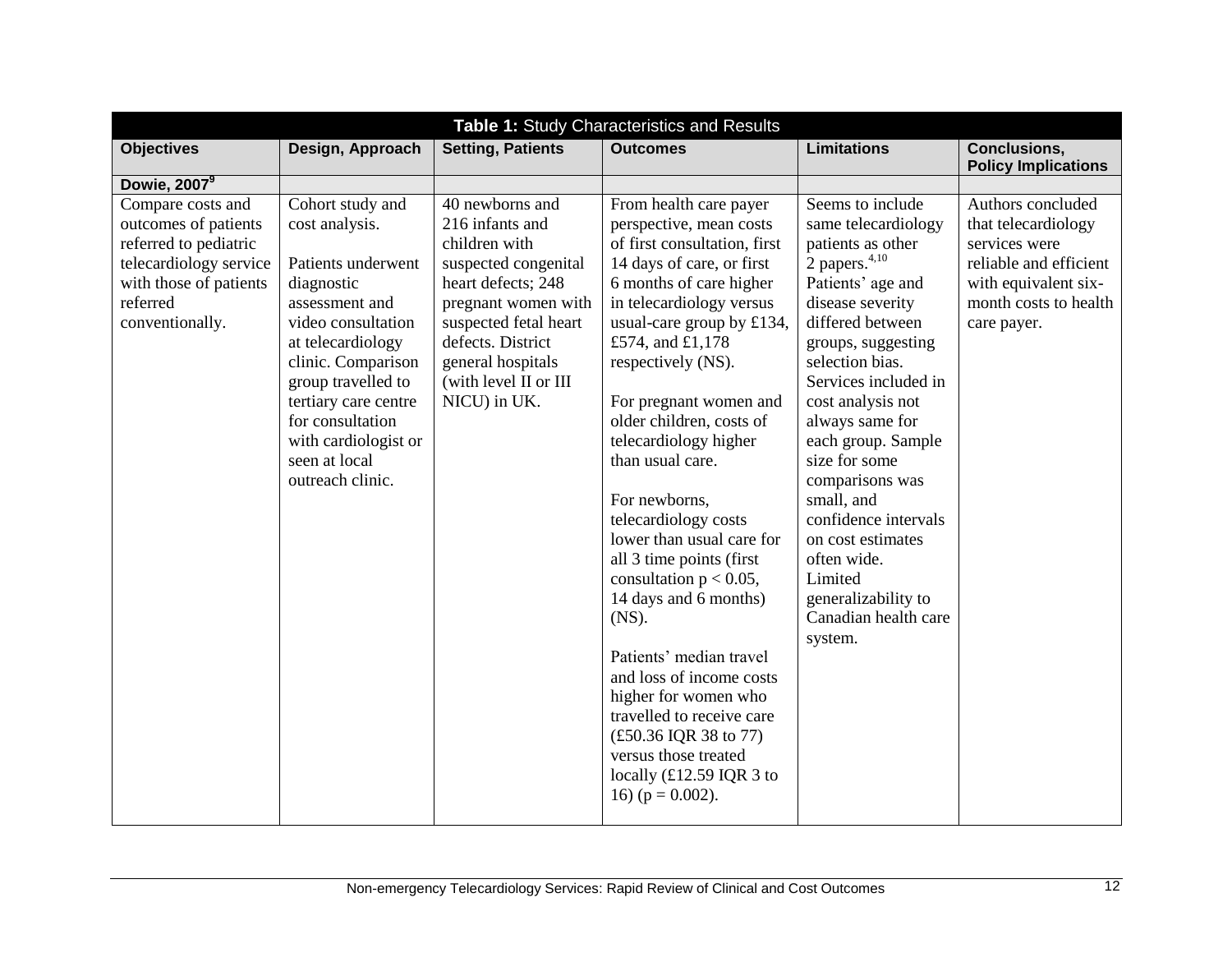| Table 1: Study Characteristics and Results                           |                                                             |                                            |                                                                                                     |                                                   |                                                   |
|----------------------------------------------------------------------|-------------------------------------------------------------|--------------------------------------------|-----------------------------------------------------------------------------------------------------|---------------------------------------------------|---------------------------------------------------|
| <b>Objectives</b>                                                    | Design, Approach                                            | <b>Setting, Patients</b>                   | <b>Outcomes</b>                                                                                     | <b>Limitations</b>                                | <b>Conclusions,</b><br><b>Policy Implications</b> |
|                                                                      |                                                             |                                            | Time needed for visit<br>2.5 hours at local clinic or<br>5.5 hours at tertiary<br>centre in London. |                                                   |                                                   |
| Löfgren, 2009 <sup>12</sup><br>Determine societal<br>and health care | Cost-minimization<br>study.                                 | Patients with heart<br>failure at 3 remote | From societal<br>perspective, costs of                                                              | Study assumed<br>diagnostic quality               | Remote diagnosis of<br>heart failure reduced      |
| system costs of                                                      |                                                             | primary care health                        | remote diagnosis                                                                                    | and access to                                     | travel time for                                   |
| robotic<br>echocardiography                                          | Patients underwent<br>real-time                             | care centres in<br>Sweden (90 km to        | $€101,100$ compared with<br>€118,900 for usual care                                                 | treatment<br>equivalent, but                      | patients. Costs<br>similar for remote             |
| and real-time video<br>consultation service                          | echocardiography<br>using robotic                           | 135 km from regional<br>hospital).         | (difference $-\epsilon$ 17,800).<br>Main savings for patients                                       | provided no<br>evidence to support<br>this claim. | and in-hospital<br>diagnosis from                 |
| compared with usual<br>care.                                         | technology<br>controlled remotely                           |                                            | were reduced hospital<br>fees and travel time costs                                                 | Limited<br>generalizability to                    | perspective of health<br>care payer.              |
|                                                                      | by hospital<br>sonographer                                  |                                            | (e.g., lost wages).                                                                                 | Canadian health care                              |                                                   |
|                                                                      | followed by video<br>consultation with                      |                                            | From health care system<br>perspective, cost of                                                     | system.                                           |                                                   |
|                                                                      | cardiologist.<br>Usual-care patients                        |                                            | remote diagnosis $€81,200$<br>versus $\epsilon$ 77,100 for usual                                    |                                                   |                                                   |
|                                                                      | travelled to hospital<br>for diagnosis and<br>consultation. |                                            | care (difference $\epsilon$ 4,100).<br>Costs sensitive to                                           |                                                   |                                                   |
|                                                                      |                                                             |                                            | patients' travel and time<br>costs, distance between                                                |                                                   |                                                   |
|                                                                      |                                                             |                                            | patient and hospital, and                                                                           |                                                   |                                                   |
|                                                                      |                                                             |                                            | volume of patients<br>assessed.                                                                     |                                                   |                                                   |

CI = confidence interval; ECG = electrocardiogram; GP = general practitioner; IQR = interquartile range; NICU = neonatal intensive care unit; NS = not statistically significant; NYHA = New York Heart Association; SD = standard deviation.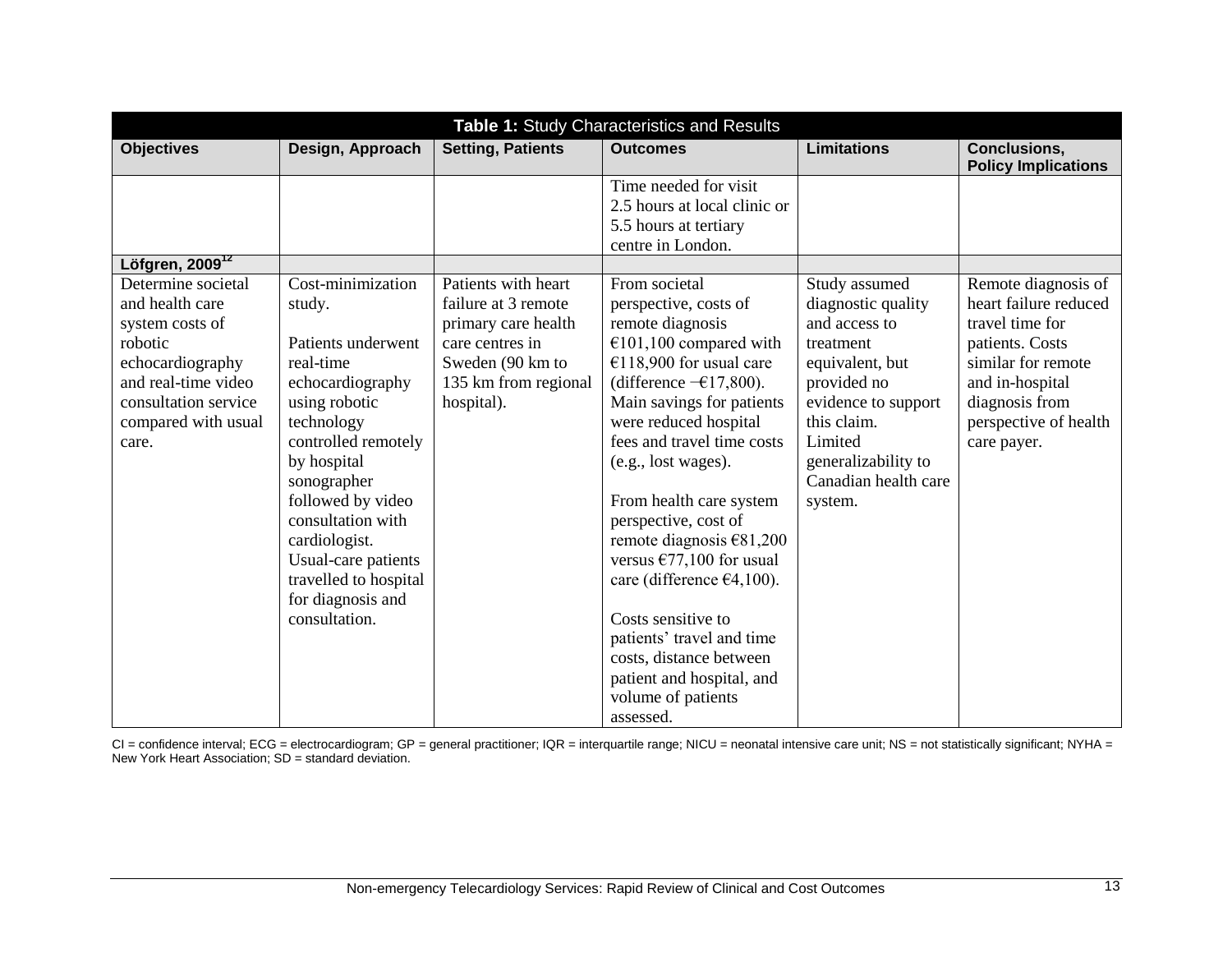### <span id="page-20-0"></span>**4 LIMITATIONS**

This rapid review is potentially limited by the scope of the literature search and the study selection methods. English language reports that were published since 2005 were searched for relevant articles. The selection of studies was completed by one reviewer. The final selection was verified by a second reviewer. The report did not address all telecardiology programs but was restricted to non-emergency teleconsultation services. Home telehealth for chronic disease management was reviewed in a previous Canadian Agency for Drugs and Technologies in Health (CADTH) report.<sup>13</sup>

The number of studies that were identified was low, and most had methodological limitations. The studies mainly provided information about the feasibility of telecardiology programs instead of the clinical impact in daily practice. In many studies, the patients in the telehealth and control groups were not equivalent, raising concerns of selection bias. It was unclear if the patients who were studied were representative of those seen in clinical practice. In two diagnostic studies, patients with poor-quality images or recordings were excluded from the analysis, biasing the results in favor of telecardiology. Only one of the three diagnostic studies compared the experimental test with an independent blinded goldstandard test. For some studies, it was unclear if the statistical methods that were used were appropriate for data collected over many time points or from hospital clusters.

One clinical study was conducted in Canada. Economic analyses that were conducted in other countries can have limited generalizability to the Canadian health care system. The cost analyses reported on the use and costs of telecardiology services compared with usual care, without considering differences in clinical outcomes.

### <span id="page-20-1"></span>**5 CONCLUSIONS AND IMPLICATIONS FOR DECISION- OR POLICY-MAKING**

Most of the studies that were included in this rapid review evaluated pediatric patients with suspected congenital heart defects. Two reports included patients with heart failure, and one report evaluated adults at risk for cardiovascular disease. The literature suggests that the implementation of clinic- or hospitalbased telecardiology programs is feasible for communities with limited access to cardiovascular specialists. Because of the limitations of the evidence, conclusions about the diagnostic accuracy or impact on patient outcomes cannot be made. Some studies stated that the skill of the person performing the echocardiogram or auscultation affected the diagnostic quality of the test available to the cardiologist at the teleconsultation, and additional training may be needed.

Telecardiology programs reduce the number of patients who are required to travel to access care, and thus may reduce travel costs for patients or health care payers. The cost of telecardiology programs is affected by the volume of patients using the service, with higher volumes reducing the per-patient cost of acquiring and operating telemedicine equipment.

None of the studies reported wait times, and limited information was available on patient satisfaction with telecardiology programs.

Overall, the quantity and quality of studies comparing telecardiology consultation programs with usual care were low. In addition, only one study was conducted in Canada. There is limited evidence available to guide decision-makers planning to implement telecardiology consultation services in the jurisdictions.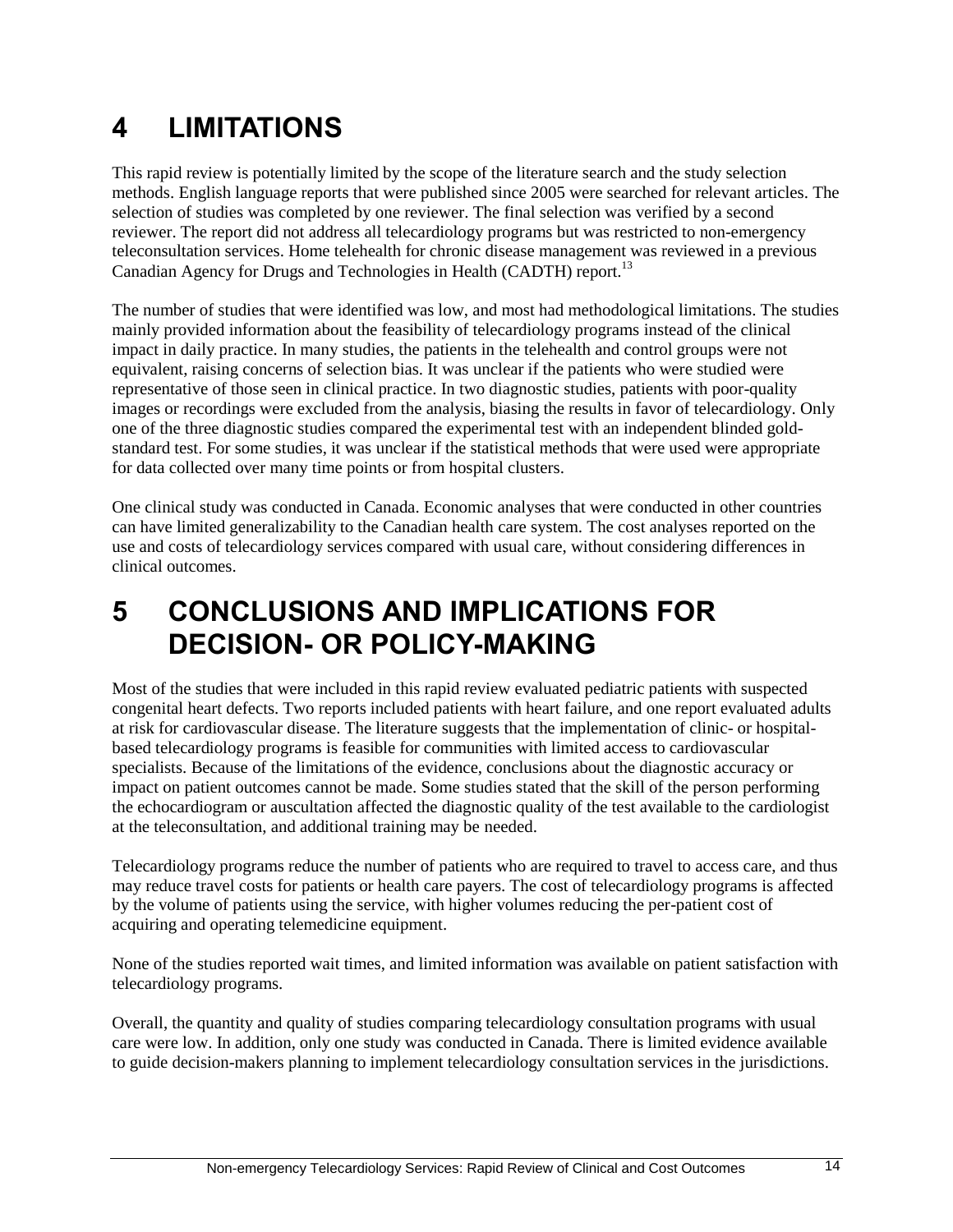### <span id="page-21-0"></span>**6 REFERENCES**

- 1. PausJenssen AM, Spooner BA, Wilson MP, Wilson TW. Cardiovascular risk reduction via telehealth: a feasibility study. Can J Cardiol [Internet]. 2008 [cited 2010 May 6];24(1):57-60. Available from: <http://www.ncbi.nlm.nih.gov/pmc/articles/PMC2631251/pdf/cjc24057.pdf>
- 2. Finley JP. Paediatric telecardiology in Canada. Paediatr Child Health [Internet]. 2009 Mar [cited 2010 May 14];14(3):156-8. Available from:<http://www.ncbi.nlm.nih.gov/pmc/articles/PMC2690543/pdf/pch14156.pdf>
- 3. Telecardiology: bringing education, advice and multidisciplinary care [Internet]. Edmonton: Capital Health; 2010. [cited 2010 May 7]. Available from: [http://www.capitalhealth.ca/NR/rdonlyres/eou5fgrgwk7acynlmbhawcxq4h45q3j6sx2w6hdptyb4czu7slhvmwt](http://www.capitalhealth.ca/NR/rdonlyres/eou5fgrgwk7acynlmbhawcxq4h45q3j6sx2w6hdptyb4czu7slhvmwtn4ealhdzjk2kkeoa6k6if7m5evls4fkd2tfd/TeleCardiology.pdf) [n4ealhdzjk2kkeoa6k6if7m5evls4fkd2tfd/TeleCardiology.pdf](http://www.capitalhealth.ca/NR/rdonlyres/eou5fgrgwk7acynlmbhawcxq4h45q3j6sx2w6hdptyb4czu7slhvmwtn4ealhdzjk2kkeoa6k6if7m5evls4fkd2tfd/TeleCardiology.pdf)
- 4. Dowie R, Mistry H, Rigby M, Young TA, Weatherburn G, Rowlinson G, et al. A paediatric telecardiology service for district hospitals in south-east England: an observational study. Arch Dis Child. 2009 Apr;94(4):273-7.
- 5. Hailey D, Ohinmaa A, Roine R. Evidence for the benefits of telecardiology applications: a systematic review [Internet]. Edmonton: Alberta Heritage Foundation for Medical Research; 2004. [cited 2010 May 7]. (HTA 34). Available from:<http://www.ihe.ca/documents/HTA34.FINAL.pdf>
- 6. Fragasso G, Cuko A, Spoladore R, Montano C, Palloshi A, Silipigni C, et al. Validation of remote cardiopulmonary examination in patients with heart failure with a videophone-based system. J Card Fail. 2007 May;13(4):281-6.
- 7. Mahnke CB, Mulreany MP, Inafuku J, Abbas M, Feingold B, Paolillo JA. Utility of store-and-forward pediatric telecardiology evaluation in distinguishing normal from pathologic pediatric heart sounds. Clin Pediatr (Phila). 2008 Nov;47(9):919-25.
- 8. Grant B, Morgan GJ, McCrossan BA, Crealey GE, Sands AJ, Craig B, et al. Remote diagnosis of congenital heart disease: the impact of telemedicine. Arch Dis Child. 2010 Apr;95(4):276-80.
- 9. Dowie R, Mistry H, Young TA, Weatherburn GC, Gardiner HM, Rigby M, et al. Telemedicine in pediatric and perinatal cardiology: economic evaluation of a service in English hospitals. Int J Technol Assess Health Care. 2007;23(1):116-25.
- 10. Dowie R, Mistry H, Young TA, Franklin RC, Gardiner HM. Cost implications of introducing a telecardiology service to support fetal ultrasound screening. J Telemed Telecare. 2008;14(8):421-6.
- 11. Huang T, Moon-Grady AJ, Traugott C, Marcin J. The availability of telecardiology consultations and transfer patterns from a remote neonatal intensive care unit. J Telemed Telecare. 2008;14(5):244-8.
- 12. Löfgren C, Boman K, Olofsson M, Lindholm L. Is cardiac consultation with remote-controlled real-time echocardiography a wise use of resources? Telemedicine Journal of E Health. 2009 Jun;15(5):431-8.
- 13. Tran K, Polisena J, Coyle D, Coyle K, Kluge E-HW, Cimon K. Home telehealth for chronic disease management [Internet]. Ottawa: Canadian Agency for Drugs and Technologies in Health; 2008. [cited 2010 May 6]. (Technology report; no. 113). Available from: [http://www.cadth.ca/media/pdf/H0475\\_Home\\_Telehealth\\_tr\\_e.pdf](http://www.cadth.ca/media/pdf/H0475_Home_Telehealth_tr_e.pdf)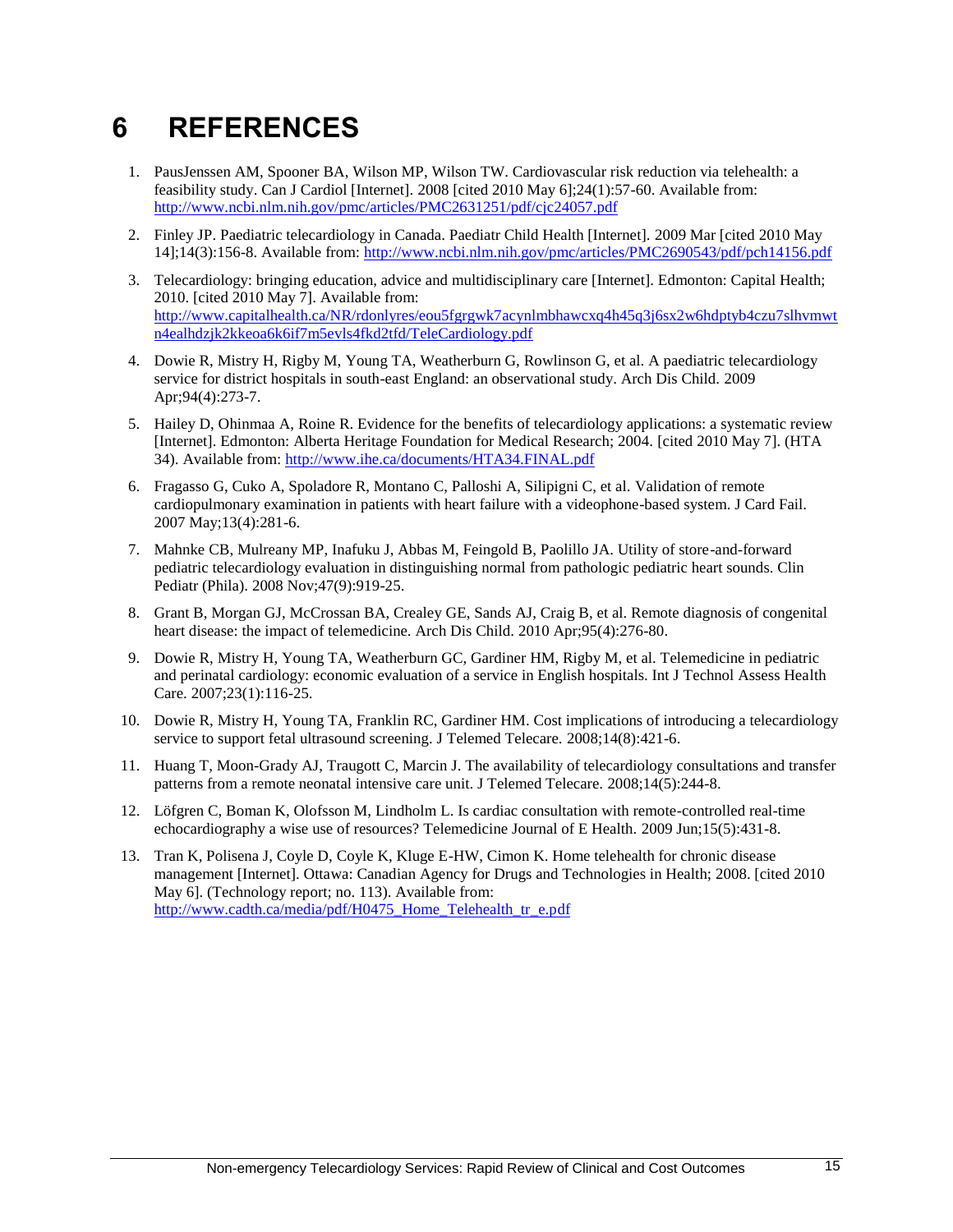# <span id="page-22-0"></span>**APPENDIX 1: LITERATURE SEARCH STRATEGY**

#### **Effectiveness Studies**

| <b>OVERVIEW</b>     |                                                                                                   |
|---------------------|---------------------------------------------------------------------------------------------------|
| Interface:          | <b>OVID</b>                                                                                       |
| Databases:          | EMBASE <1996 to 2010 Week 13>;                                                                    |
|                     | Ovid MEDLINE(R) In-Process & Other Non-Indexed Citations < April 02, 2010>;                       |
|                     | Ovid MEDLINE(R) <1966 to March Week 4 2010>                                                       |
|                     | * Note: Subject headings have been customized for each database.                                  |
| Date of Search:     | April 5, 2010                                                                                     |
| Alerts:             | Monthly search updates began April 5, 2010, and ran to May 6, 2010.                               |
| <b>Study Types:</b> | Systematic reviews; meta-analyses; health technology assessments; randomized                      |
|                     | controlled trials; controlled clinical trials; cohort studies; cross-over studies; case           |
|                     | control studies; comparative studies; observational studies; economic studies.                    |
| Limits:             | Publication years 2005–present                                                                    |
|                     | English                                                                                           |
| <b>SYNTAX GUIDE</b> |                                                                                                   |
|                     | At the end of a phrase, searches the phrase as a subject heading                                  |
| .sh                 | At the end of a phrase, searches the phrase as a subject heading                                  |
| <b>MeSH</b>         | <b>Medical Subject Heading</b>                                                                    |
| fs                  | Floating subheading                                                                               |
| exp                 | Explode a subject heading                                                                         |
| \$                  | Truncation symbol, or wildcard: retrieves plural or variations of a word                          |
| $\ast$              | Indicates that the marked subject heading is a primary topic                                      |
| $\gamma$            | Truncation symbol for one or no characters only                                                   |
| <b>ADJ</b>          | Requires words are adjacent to each other (in any order)                                          |
| ADJ#                | Adjacency within # number of words (in any order)                                                 |
| .ti                 | Title                                                                                             |
| .ab                 | Abstract                                                                                          |
| .hw                 | Heading Word; usually includes subject headings and controlled vocabulary                         |
| .pt                 | Publication type                                                                                  |
| .rn                 | CAS registry number                                                                               |
| emef                | EMBASE 1996 to present                                                                            |
| prmz                | Ovid MEDLINE(R) In-Process & Other Non-Indexed Citations and Ovid<br>$MEDLINE(R)$ 1950 to Present |

|               | <b>MULTI-FILE STRATEGY</b>                                                                                                                                                                                                                                                                |  |  |  |  |
|---------------|-------------------------------------------------------------------------------------------------------------------------------------------------------------------------------------------------------------------------------------------------------------------------------------------|--|--|--|--|
| #             | <b>Searches</b>                                                                                                                                                                                                                                                                           |  |  |  |  |
|               | Telecardiology/ use emef                                                                                                                                                                                                                                                                  |  |  |  |  |
| $\mathcal{D}$ | (telecardiology or telecardiological or telecardiologist or televascular or teleauscultation or<br>tele cardiology or tele cardiological or tele cardiologist or telecardiologic or tele cardiologic<br>or tele vascular or tele auscultation or kardionet or tele ECG or teleECG).ti,ab. |  |  |  |  |
|               | 1 or 2                                                                                                                                                                                                                                                                                    |  |  |  |  |
|               | exp Cardiology/ use prmz                                                                                                                                                                                                                                                                  |  |  |  |  |
|               | exp Hospital Cardiology Service/ use prmz                                                                                                                                                                                                                                                 |  |  |  |  |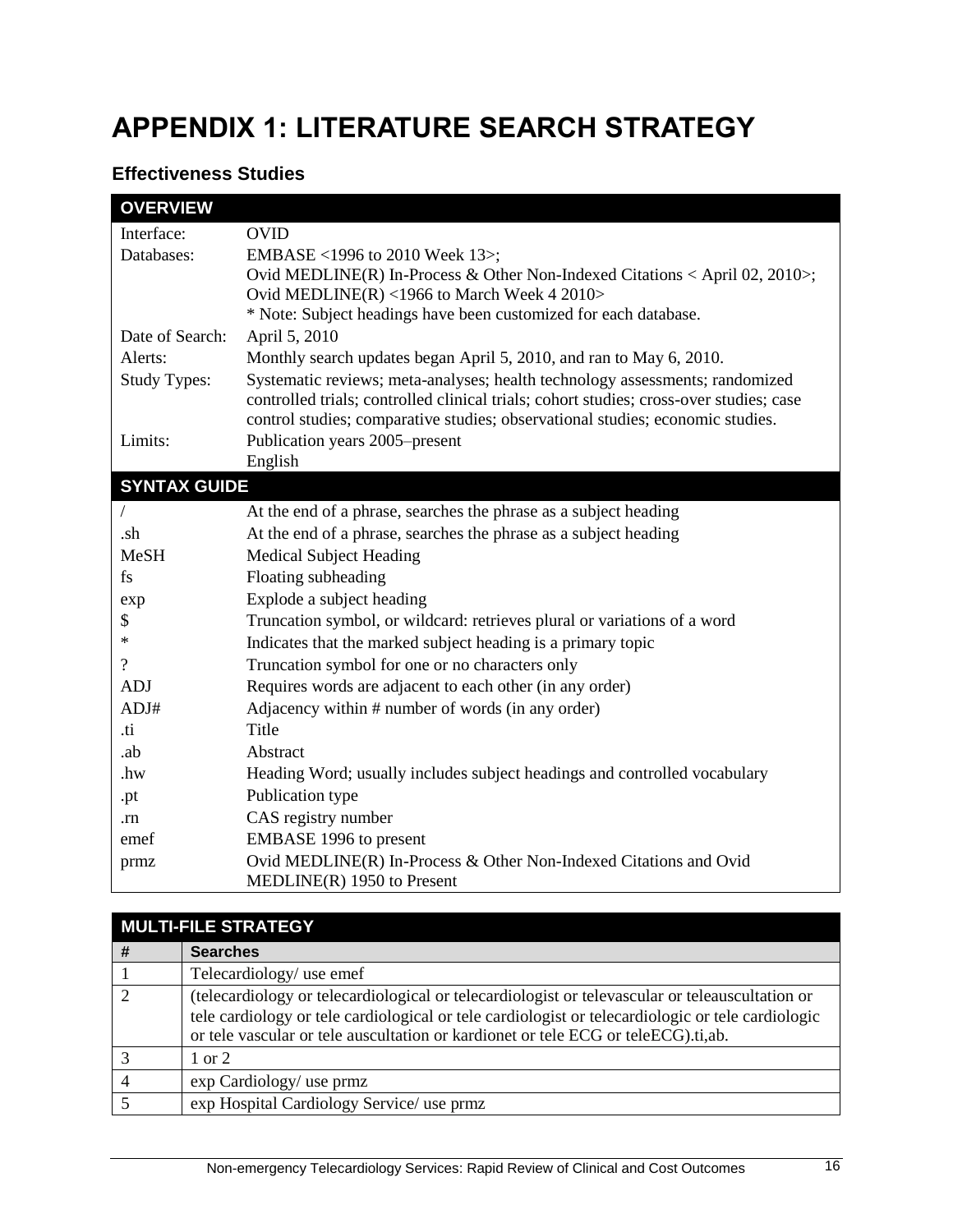| <b>MULTI-FILE STRATEGY</b> |                                                                                                                                                                                                   |  |
|----------------------------|---------------------------------------------------------------------------------------------------------------------------------------------------------------------------------------------------|--|
| #                          | <b>Searches</b>                                                                                                                                                                                   |  |
| 6                          | exp *Heart diseases/ use prmz                                                                                                                                                                     |  |
| $\tau$                     | exp Heart Function Tests/ use prmz                                                                                                                                                                |  |
| 8                          | *Cardiology/ use emef                                                                                                                                                                             |  |
| 9                          | *Pediatric cardiology/ use emef                                                                                                                                                                   |  |
| 10                         | *coronary care unit/ use emef                                                                                                                                                                     |  |
| 11                         | exp *heart disease/ use emef                                                                                                                                                                      |  |
| 12                         | exp Heart Function Test/ use emef                                                                                                                                                                 |  |
| 13                         | (cardiology or cardiologist or cardiologists).ti,ab.                                                                                                                                              |  |
| 14                         | (heart disease* or heart failure or cardiac disease* or coronary disease* or heart valve<br>disease*).ti,ab.                                                                                      |  |
| 15                         | $or/4-14$                                                                                                                                                                                         |  |
| 16                         | exp Telemedicine/ use prmz                                                                                                                                                                        |  |
| 17                         | Telemetry/ use prmz                                                                                                                                                                               |  |
| 18                         | exp *Telehealth/ use emef                                                                                                                                                                         |  |
| 19                         | (videoconferencing or videoconference or videoconferences or telecommunication or                                                                                                                 |  |
|                            | teletransmission or transtelephonic or trans telephonic or telehealth or tele-health or telecare<br>or telemedic* or tele-medic* or telemonitor* or tele-monitor* or teleconsult* or teleconsult* |  |
|                            | or telematic or tele-matic or telemanagement or tele-management or teleconferenc* or tele-                                                                                                        |  |
|                            | conferenc* or telefax or e-health* or ehealth* or teleservic* or tele-servic* or telediagnos* or                                                                                                  |  |
|                            | tele-diagnos*).ti,ab.                                                                                                                                                                             |  |
| 20                         | (m-health* or mobile health*).ti,ab.                                                                                                                                                              |  |
| 21                         | (teleconferenc* or tele-conferenc* or videoconferenc* or video conferenc* or<br>webconference* or web conferenc*).ti,ab.                                                                          |  |
| 22                         | (telemed* or eHealth).jn.                                                                                                                                                                         |  |
| 23                         | ((remote or wireless or mobile or rural) adj2 (assessment* or monitor* or consult* or                                                                                                             |  |
|                            | auscultation or screening or surveillance)).ti,ab.                                                                                                                                                |  |
| 24                         | $or/16-23$                                                                                                                                                                                        |  |
| 25                         | 15 and 24                                                                                                                                                                                         |  |
| 26                         | remove duplicates from 25                                                                                                                                                                         |  |
| 27                         | meta-analysis.pt.                                                                                                                                                                                 |  |
| 28                         | meta-analysis/ or systematic review/ or meta-analysis as topic/ or exp technology assessment,<br>biomedical/                                                                                      |  |
| 29                         | ((systematic* adj3 (review* or overview*)) or (methodologic* adj3 (review* or<br>overview*))).ti,ab.                                                                                              |  |
| 30                         | ((quantitative adj3 (review* or overview* or synthes*)) or (research adj3 (integrati* or<br>overview*))).ti,ab.                                                                                   |  |
| 31                         | ((integrative adj3 (review* or overview*)) or (collaborative adj3 (review* or overview*)) or<br>$(pool* adj3$ analy*)).ti,ab.                                                                     |  |
| 32                         | (data synthes* or data extraction* or data abstraction*).ti,ab.                                                                                                                                   |  |
| 33                         | (handsearch* or hand search*).ti,ab.                                                                                                                                                              |  |
| 34                         | (mantel haenszel or peto or der simonian or dersimonian or fixed effect* or latin                                                                                                                 |  |
|                            | square*).ti,ab.                                                                                                                                                                                   |  |
| 35                         | (met analy* or metanaly* or health technology assessment* or HTA or HTAs).ti,ab.                                                                                                                  |  |
| 36                         | (meta regression* or metaregression* or mega regression*).ti,ab.                                                                                                                                  |  |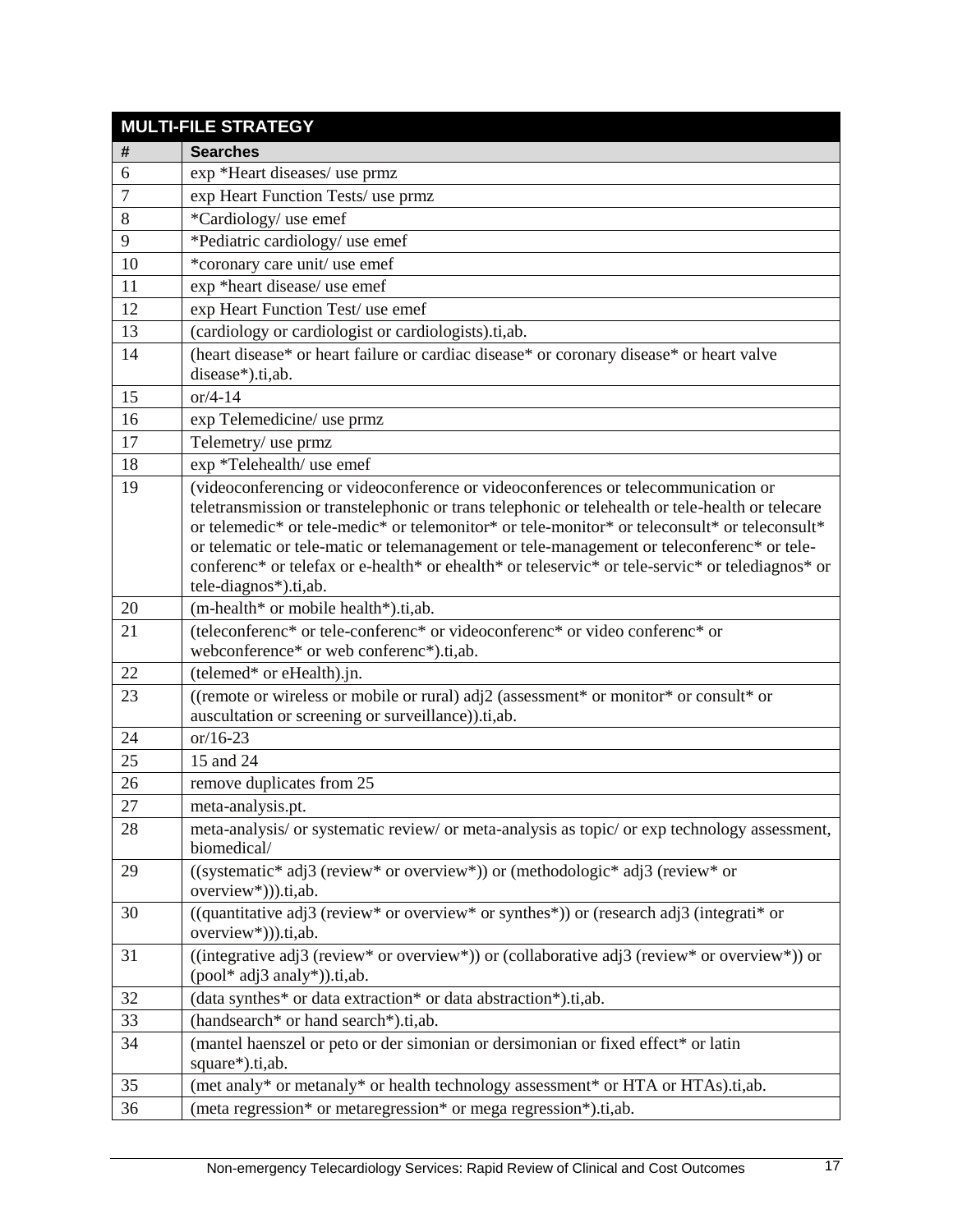| <b>MULTI-FILE STRATEGY</b> |                                                                                                                                                    |  |
|----------------------------|----------------------------------------------------------------------------------------------------------------------------------------------------|--|
| #                          | <b>Searches</b>                                                                                                                                    |  |
| 37                         | (meta-analy* or metaanaly* or systematic review* or biomedical technology assessment* or                                                           |  |
|                            | bio-medical technology assessment*).mp,hw.                                                                                                         |  |
| 38                         | (medline or Cochrane or pubmed or medlars).ti,ab,hw.                                                                                               |  |
| 39                         | (cochrane or health technology assessment or evidence report).jw.                                                                                  |  |
| 40                         | (meta-analysis or systematic review).md.                                                                                                           |  |
| 41                         | $or/27-40$                                                                                                                                         |  |
| 42                         | (Randomized Controlled Trial or Controlled Clinical Trial).pt.                                                                                     |  |
| 43                         | (Clinical Trial or Clinical Trial, Phase II or Clinical Trial, Phase III or Clinical Trial, Phase                                                  |  |
|                            | IV).pt.                                                                                                                                            |  |
| 44                         | Multicenter Study.pt.                                                                                                                              |  |
| 45                         | Randomized Controlled Trial/                                                                                                                       |  |
| 46                         | Randomized Controlled Trials as Topic/                                                                                                             |  |
| 47                         | Controlled Clinical Trial/                                                                                                                         |  |
| 48                         | Controlled Clinical Trials as Topic/                                                                                                               |  |
| 49                         | Clinical Trial/ or Phase 2 Clinical Trial/ or Phase 3 Clinical Trial/ or Phase 4 Clinical Trial/                                                   |  |
| 50                         | Clinical Trials as Topic/ or Clinical Trials, Phase II as Topic/ or Clinical Trials, Phase III as                                                  |  |
|                            | Topic/ or Clinical Trials, Phase IV as Topic/                                                                                                      |  |
| 51                         | Multicenter Study/ or Multicenter Study as Topic/                                                                                                  |  |
| 52                         | Randomization/                                                                                                                                     |  |
| 53                         | Random Allocation/                                                                                                                                 |  |
| 54                         | Double-Blind Method/                                                                                                                               |  |
| 55                         | Double Blind Procedure/                                                                                                                            |  |
| 56                         | Double-Blind Studies/                                                                                                                              |  |
| 57                         | Single-Blind Method/                                                                                                                               |  |
| 58                         | Single Blind Procedure/                                                                                                                            |  |
| 59                         | Single-Blind Studies/                                                                                                                              |  |
| 60                         | Placebos/                                                                                                                                          |  |
| 61                         | Placebo/                                                                                                                                           |  |
| 62                         | Control Groups/                                                                                                                                    |  |
| 63                         | Control Group/                                                                                                                                     |  |
| 64                         | Cross-Over Studies/ or Crossover Procedure/                                                                                                        |  |
| 65                         | (random <sup>*</sup> or sham or placebo <sup>*</sup> ).ti,ab,hw.                                                                                   |  |
| 66                         | $((\text{singl* or double*})$ adj (blind* or dumm* or mask*)).ti,ab,hw.                                                                            |  |
| 67                         | $((tripl* or trebl*) adj (blind* or dummy* or mask*)).ti, ab, hw.$                                                                                 |  |
| 68                         | (control* adj3 (study or studies or trial*)).ti,ab,hw.                                                                                             |  |
| 69                         | (clinical adj3 (study or studies or trial*)).ti,ab,hw.                                                                                             |  |
| 70                         | (Nonrandom <sup>*</sup> or non random <sup>*</sup> or non-random <sup>*</sup> or quasi-random <sup>*</sup> or quasirandom <sup>*</sup> ).ti,ab,hw. |  |
| $71\,$                     | (phase adj3 (study or studies or trial*)).ti,ab,hw.                                                                                                |  |
| 72                         | ((crossover or cross-over) adj3 (study or studies or trial*)).ti,ab,hw.                                                                            |  |
| 73                         | ((multicent* or multi-cent*) adj3 (study or studies or trial*)).ti,ab,hw.                                                                          |  |
| 74                         | (allocated adj1 to).ti,ab,hw.                                                                                                                      |  |
| 75                         | ((open label or open-label) adj5 (study or studies or trial*)).ti,ab,hw.                                                                           |  |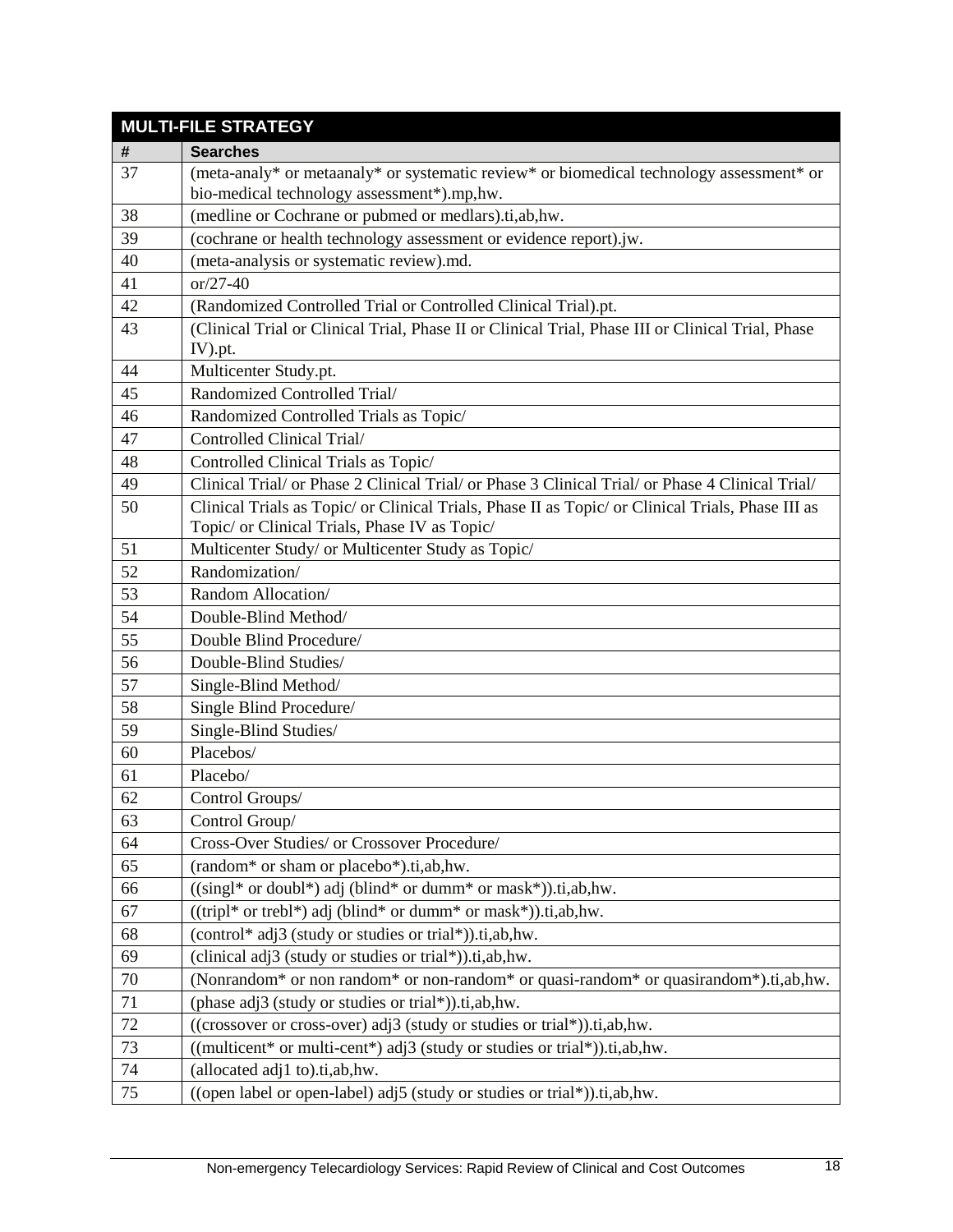|     | <b>MULTI-FILE STRATEGY</b>                                                                                                            |  |  |  |  |
|-----|---------------------------------------------------------------------------------------------------------------------------------------|--|--|--|--|
| #   | <b>Searches</b>                                                                                                                       |  |  |  |  |
| 76  | trial.ti.                                                                                                                             |  |  |  |  |
| 77  | $or/42-76$                                                                                                                            |  |  |  |  |
| 78  | exp animals/                                                                                                                          |  |  |  |  |
| 79  | exp animal experimentation/                                                                                                           |  |  |  |  |
| 80  | exp models animal/                                                                                                                    |  |  |  |  |
| 81  | exp animal experiment/                                                                                                                |  |  |  |  |
| 82  | nonhuman/                                                                                                                             |  |  |  |  |
| 83  | exp vertebrate/                                                                                                                       |  |  |  |  |
| 84  | animal.po.                                                                                                                            |  |  |  |  |
| 85  | or/78-84                                                                                                                              |  |  |  |  |
| 86  | exp humans/                                                                                                                           |  |  |  |  |
| 87  | exp human experiment/                                                                                                                 |  |  |  |  |
| 88  | human.po.                                                                                                                             |  |  |  |  |
| 89  | or/86-88                                                                                                                              |  |  |  |  |
| 90  | 85 not 89                                                                                                                             |  |  |  |  |
| 91  | 77 not 90                                                                                                                             |  |  |  |  |
| 92  | epidemiologic methods.sh.                                                                                                             |  |  |  |  |
| 93  | epidemiologic studies.sh.                                                                                                             |  |  |  |  |
| 94  | cohort studies/                                                                                                                       |  |  |  |  |
| 95  | cohort analysis/                                                                                                                      |  |  |  |  |
| 96  | longitudinal studies/                                                                                                                 |  |  |  |  |
| 97  | longitudinal study/                                                                                                                   |  |  |  |  |
| 98  | prospective studies/                                                                                                                  |  |  |  |  |
| 99  | prospective study/                                                                                                                    |  |  |  |  |
| 100 | follow-up studies/                                                                                                                    |  |  |  |  |
| 101 | follow up/                                                                                                                            |  |  |  |  |
| 102 | followup studies/                                                                                                                     |  |  |  |  |
| 103 | retrospective studies/                                                                                                                |  |  |  |  |
| 104 | retrospective study/                                                                                                                  |  |  |  |  |
| 105 | case-control studies/                                                                                                                 |  |  |  |  |
| 106 | exp case control study/                                                                                                               |  |  |  |  |
| 107 | cross-sectional study/                                                                                                                |  |  |  |  |
| 108 | observational study/                                                                                                                  |  |  |  |  |
| 109 | quasi experimental methods/                                                                                                           |  |  |  |  |
| 110 | quasi experimental study/                                                                                                             |  |  |  |  |
| 111 | (observational adj3 (study or studies or design or analysis or analyses)).ti,ab.                                                      |  |  |  |  |
| 112 | (cohort adj7 (study or studies or design or analysis or analyses)).ti,ab.                                                             |  |  |  |  |
| 113 | (prospective adj7 (study or studies or design or analysis or analyses or cohort)).ti,ab.                                              |  |  |  |  |
| 114 | ((follow up or followup) adj7 (study or studies or design or analysis or analyses)).ti,ab.                                            |  |  |  |  |
| 115 | ((longitudinal or longterm or (long adj term)) adj7 (study or studies or design or analysis or<br>analyses or data or cohort)).ti,ab. |  |  |  |  |
| 116 | (retrospective adj7 (study or studies or design or analysis or analyses or cohort or data or                                          |  |  |  |  |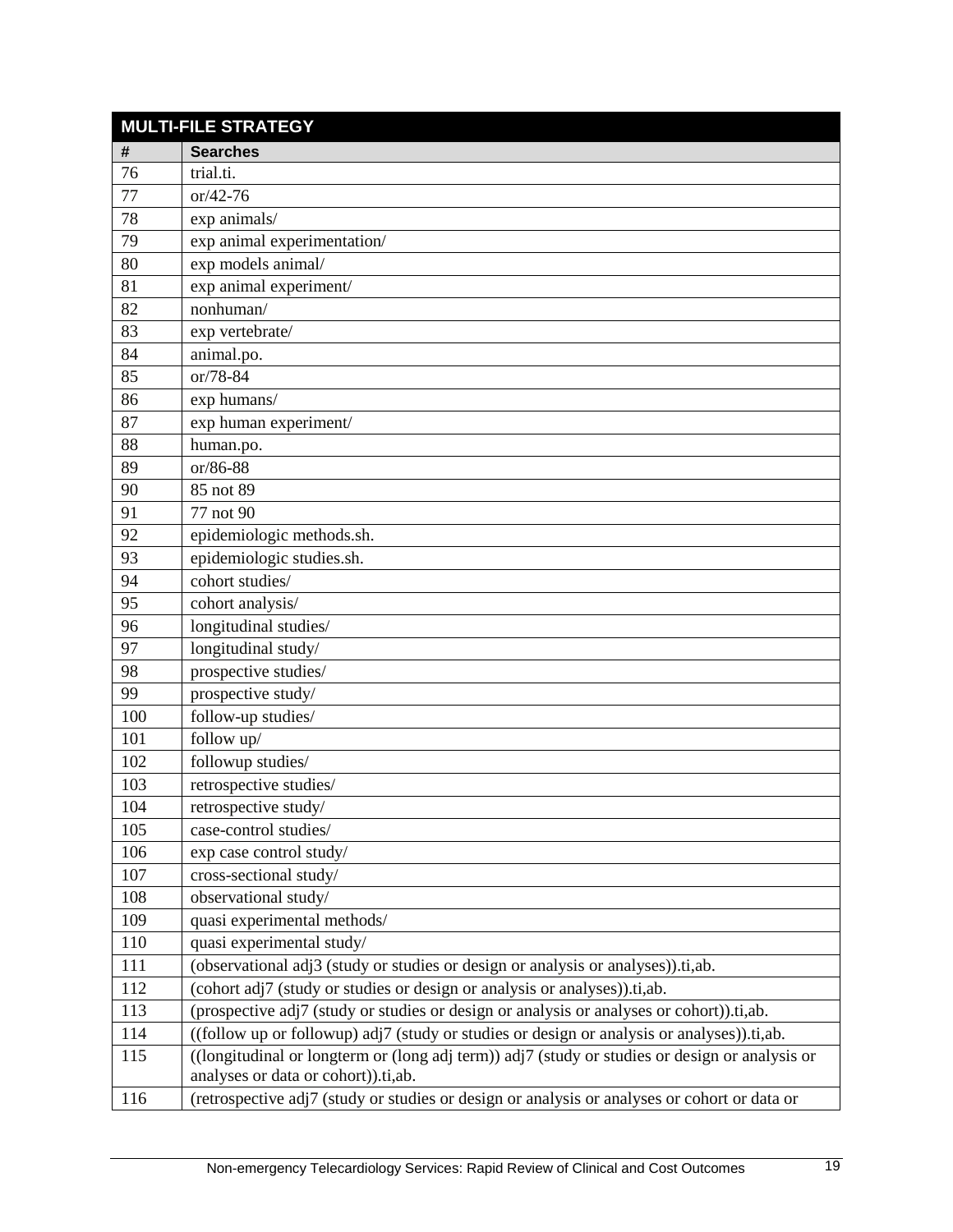| <b>MULTI-FILE STRATEGY</b> |                                                                                                                                                |  |  |
|----------------------------|------------------------------------------------------------------------------------------------------------------------------------------------|--|--|
| #                          | <b>Searches</b>                                                                                                                                |  |  |
|                            | review)).ti,ab.                                                                                                                                |  |  |
| 117                        | ((case adj control) or (case adj comparison) or (case adj controlled)).ti,ab.                                                                  |  |  |
| 118                        | (case-referent adj3 (study or studies or design or analysis or analyses)).ti,ab.                                                               |  |  |
| 119                        | (population adj3 (study or studies or analysis or analyses)).ti,ab.                                                                            |  |  |
| 120                        | (descriptive adj3 (study or studies or design or analysis or analyses)).ti,ab.                                                                 |  |  |
| 121                        | ((multidimensional or (multi adj dimensional)) adj3 (study or studies or design or analysis or<br>analyses)).ti,ab.                            |  |  |
| 122                        | (cross adj sectional adj7 (study or studies or design or research or analysis or analyses or<br>survey or findings)).ti,ab.                    |  |  |
| 123                        | ((natural adj experiment) or (natural adj experiments)).ti,ab.                                                                                 |  |  |
| 124                        | (quasi adj (experiment or experiments or experimental)).ti,ab.                                                                                 |  |  |
| 125                        | ((non experiment or nonexperiment or non experimental or nonexperimental) adj3 (study or<br>studies or design or analysis or analyses)).ti,ab. |  |  |
| 126                        | (prevalence adj3 (study or studies or analysis or analyses)).ti,ab.                                                                            |  |  |
| 127                        | case series.ti,ab.                                                                                                                             |  |  |
| 128                        | case reports.pt.                                                                                                                               |  |  |
| 129                        | case report/                                                                                                                                   |  |  |
| 130                        | case study/                                                                                                                                    |  |  |
| 131                        | (case adj3 (report or reports or study or studies or histories)).ti,ab.                                                                        |  |  |
| 132                        | organizational case studies.sh.                                                                                                                |  |  |
| 133                        | or/92-132                                                                                                                                      |  |  |
| 134                        | (economic adj2 model*).mp.                                                                                                                     |  |  |
| 135                        | (cost minimi* or cost-utilit* or economic evaluation* or economic review* or cost outcome<br>or cost analys?s or economic analys?s).ti,ab.     |  |  |
| 136                        | (cost-effective* or pharmacoeconomic* or pharmaco-economic* or cost-benefit).ti.                                                               |  |  |
| 137                        | (life year or life years or qaly* or cost-benefit analys?s or cost-effectiveness analys?s).ab.                                                 |  |  |
| 138                        | (cost or costs or economic*).ti. and (costs or cost effectiveness or markov).ab.                                                               |  |  |
| 139                        | or/134-138                                                                                                                                     |  |  |
| 140                        | 41 or 91 or 133 or 139                                                                                                                         |  |  |
| 141                        | 26 and 140                                                                                                                                     |  |  |
| 142                        | 141 or 3                                                                                                                                       |  |  |
| 143                        | limit 142 to english language                                                                                                                  |  |  |
| 144                        | limit 143 to yr="2005 -Current"                                                                                                                |  |  |

| <b>OTHER DATABASES</b> |                                                                                  |  |
|------------------------|----------------------------------------------------------------------------------|--|
| PubMed                 | Same MeSH, keywords, limits, and study types used as per MEDLINE search, with    |  |
|                        | appropriate syntax used.                                                         |  |
| Cochrane               | Same MeSH, keywords, and date limits used as per MEDLINE search, excluding study |  |
| Library                | types and Human restrictions. Syntax adjusted for Cochrane Library databases.    |  |
| <b>Issue 3, 2010</b>   |                                                                                  |  |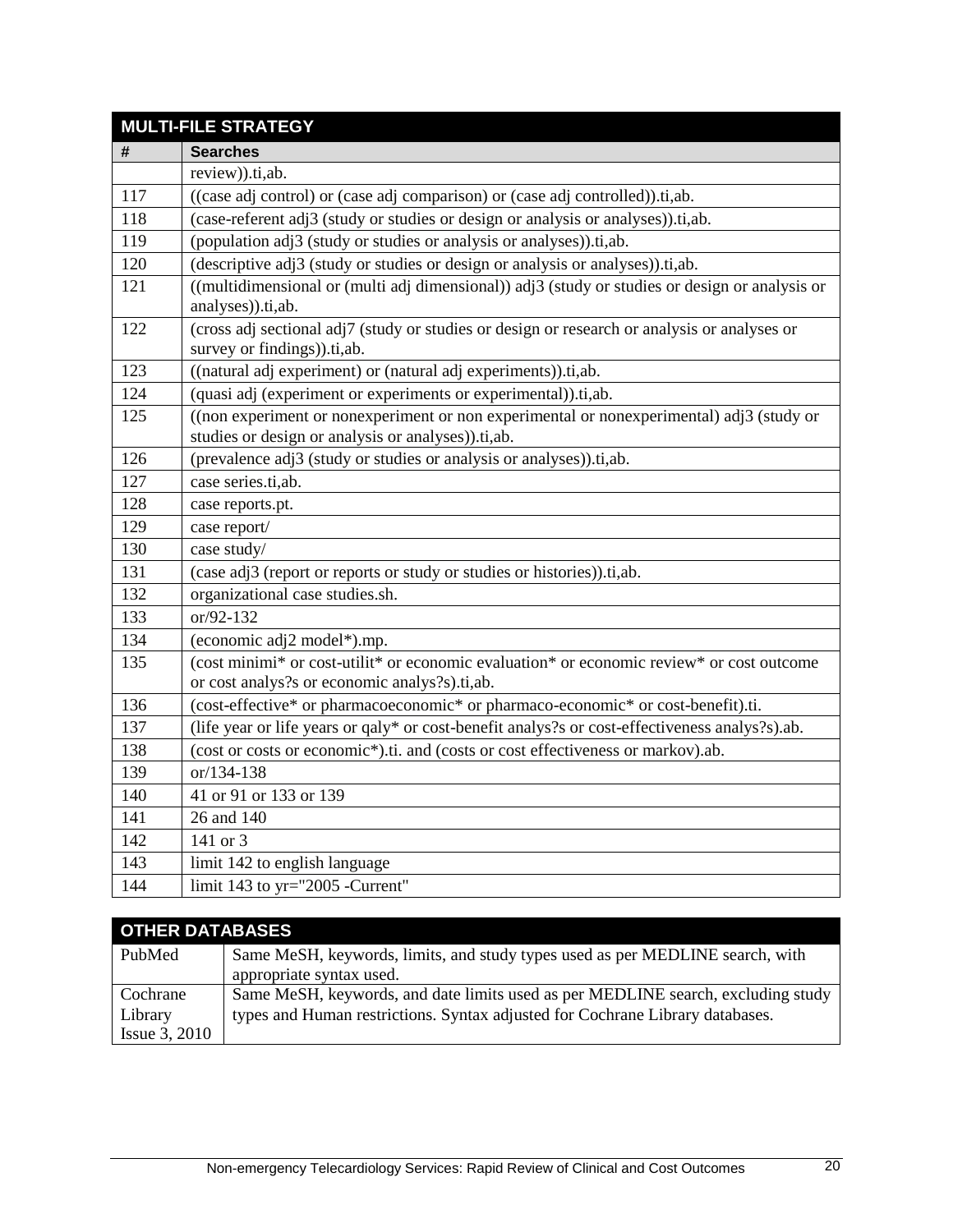#### **Grey Literature and Hand Searches**

| Dates for Search:   April 7, 2010 |                                                 |
|-----------------------------------|-------------------------------------------------|
| Keywords:                         | Included terms for telecardiology, telemedicine |
| Limits:                           | Publication years 2005–present                  |

This section lists the main agencies, organizations, and websites searched; it is not a complete list.

#### **Health Technology Assessment Agencies**

Alberta Heritage Foundation for Medical Research (AHFMR) [http://www.ahfmr.ab.ca](http://www.ahfmr.ab.ca/) 

Agence d'évaluation des technologies et des modes d'intervention en santé (AETMIS), Quebec [http://www.aetmis.gouv.qc.ca](http://www.aetmis.gouv.qc.ca/)

Canadian Agency for Drugs and Technologies in Health (CADTH) [http://www.cadth.ca](http://www.cadth.ca/)

Centre for Evaluation of Medicines (Father Sean O'Sullivan Research Centre, St. Joseph's Healthcare Hamilton, and McMaster University, Faculty of Health Sciences, Hamilton, Ontario) <http://www.thecem.net/>

Centre for Health Services and Policy Research, University of British Columbia <http://www.chspr.ubc.ca/cgi-bin/pub>

Health Quality Council of Alberta (HQCA) [http://www.hqca.ca](http://www.hqca.ca/)

Health Quality Council, Saskatchewan <http://www.hqc.sk.ca/>

Institute for Clinical Evaluative Sciences (ICES), Ontario <http://www.ices.on.ca/>

Institute of Health Economics (IHE), Alberta <http://www.ihe.ca/>

Manitoba Centre for Health Policy (MCHP) <http://www.umanitoba.ca/medicine/units/mchp/>

Ontario Ministry of Health and Long-Term Care, Health Technology Assessment Series [http://www.health.gov.on.ca/english/providers/program/mas/tech/tech\\_mn.html](http://www.health.gov.on.ca/english/providers/program/mas/tech/tech_mn.html)

The Technology Assessment Unit of the McGill University Health Centre <http://www.mcgill.ca/tau/>

Therapeutics Initiative, University of British Columbia [http://www.ti.ubc.ca](http://www.ti.ubc.ca/)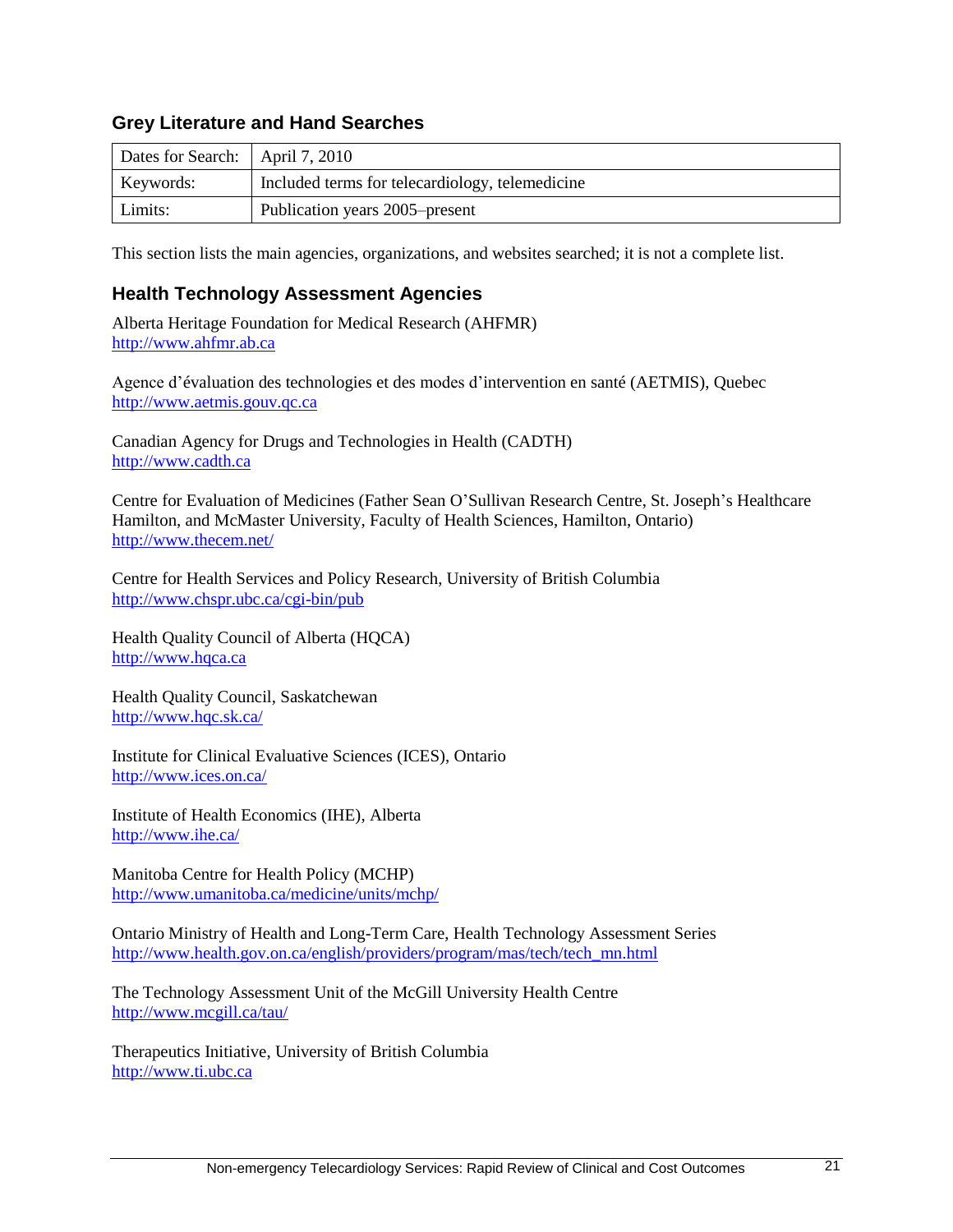Health Technology Assessment International (HTAi) [http://www.htai.org](http://www.htai.org/)

International Network for Agencies for Health Technology Assessment (INAHTA) [http://www.inahta.org](http://www.inahta.org/)

WHO Health Evidence Network <http://www.euro.who.int/HEN>

Australian Safety and Efficacy Register of New Interventional Procedures – Surgical (ASERNIP-S) <http://www.surgeons.org/Content/NavigationMenu/Research/ASERNIPS/default.htm>

Centre for Clinical Effectiveness (Monash University) <http://www.med.monash.edu.au/healthservices/cce/>

Medicare Services Advisory Committee (Department of Health and Ageing) <http://www.msac.gov.au/>

National Prescribing Service Ltd. (NPS), Rational Assessment of Drugs and Research (RADAR) [http://www.npsradar.org.au/site.php?page=1&content=/npsradar%2Fcontent%2Farchive\\_alpha.html](http://www.npsradar.org.au/site.php?page=1&content=/npsradar%2Fcontent%2Farchive_alpha.html)

ITA — Institute of Technology Assessment <http://www.oeaw.ac.at/ita/index.htm>

Federaal Kenniscentrum voor de Gezondheidszorg [http://www.kenniscentrum.fgov.be](http://www.kenniscentrum.fgov.be/)

Danish Centre of Health Technology Assessment (DACEHTA), National Board of Health <http://www.dihta.dk/>

Danish Institute for Health Services Research (DSI) [http://www.dsi.dk/frz\\_about.htm](http://www.dsi.dk/frz_about.htm)

Finnish Office for Health Technology and Assessment (Finohta), National Institute for Health and Welfare <http://finohta.stakes.fi/EN/index.htm>

L'Agence nationale d'accréditation et d'évaluation en santé (ANAES), Ministère de la santé, de la famille et des personnes handicapées <http://www.anaes.fr/anaes/anaesparametrage.nsf/HomePage?ReadForm>

Committee for Evaluation and Diffusion of Innovative Technologies (CEDIT) [http://cedit.aphp.fr/english/index\\_present.html](http://cedit.aphp.fr/english/index_present.html)

German Institute of Medical Documentation and Information (DIMDI), Federal Ministry of Health <http://www.dimdi.de/static/de/hta/db/index.htm>

Health Service Executive <http://www.hse.ie/>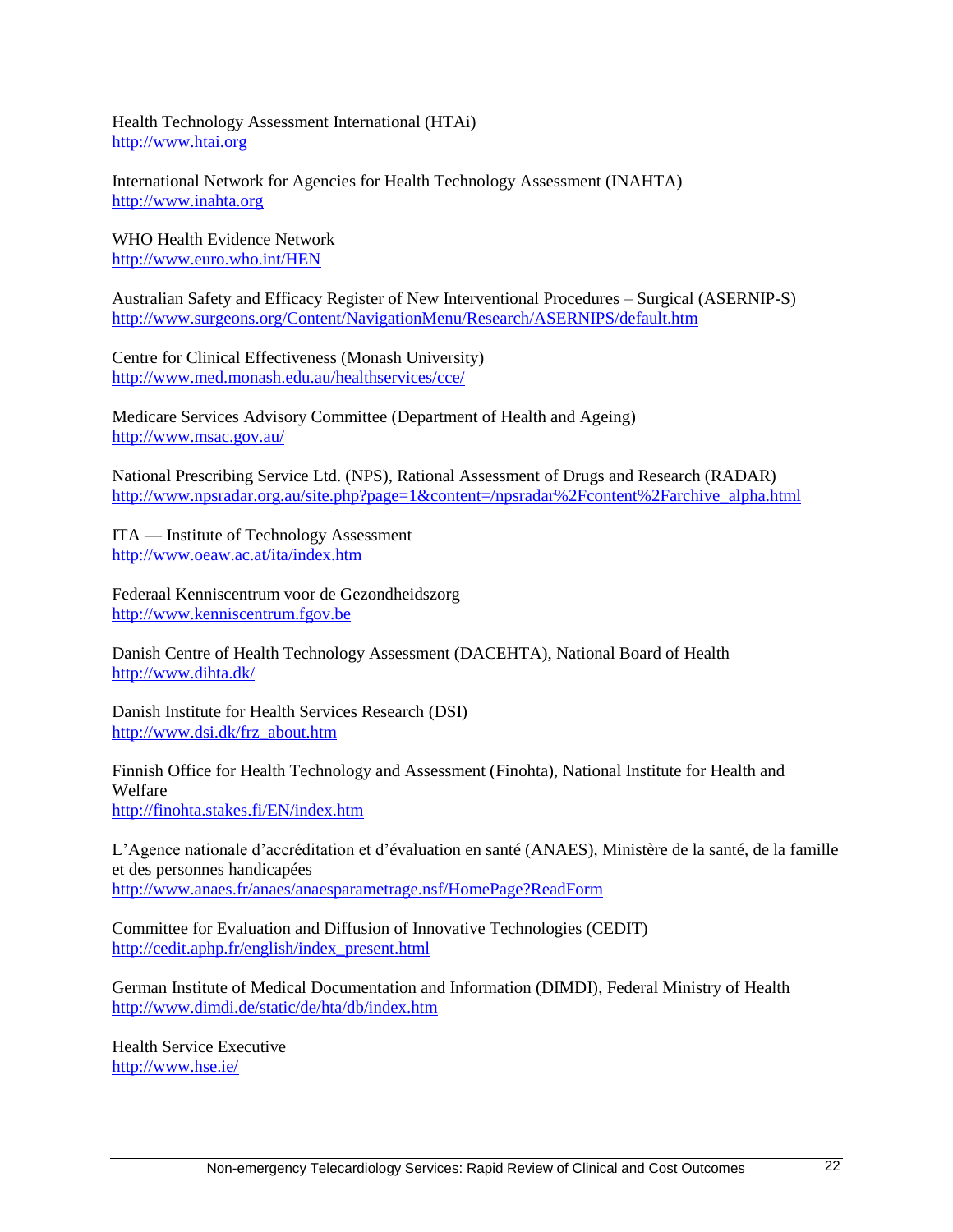College voor zorgverzekeringen / Health Care Insurance Board (CVZ) [http://www.cvz.nl](http://www.cvz.nl/)

Health Council of the Netherlands <http://www.gezondheidsraad.nl/>

New Zealand Health Technology Assessment (NZHTA) <http://nzhta.chmeds.ac.nz/>

Norwegian Knowledge Centre for the Health Services <http://www.kunnskapssenteret.no/forsiden>

Agencia de Evaluación de Tecnologías Sanitarias (AETS), Instituto de Salud "Carlos III" / Health Technology Assessment Agency [http://www.isciii.es/htdocs/investigacion/Agencia\\_quees.jsp](http://www.isciii.es/htdocs/investigacion/Agencia_quees.jsp)

Basque Office for Health Technology Assessment (OSTEBA), Departemento de Sanidad <http://www.osasun.ejgv.euskadi.net/r52-2536/es/>

Catalan Agency for Health Technology Assessment and Research (CAHTA) <http://www.gencat.cat/salut/depsan/units/aatrm/html/ca/Du8/index.html>

CMT — Centre for Medical Technology Assessment [http://www.cmt.liu.se](http://www.cmt.liu.se/)

Swedish Council on Technology Assessment (SBU) <http://www.sbu.se/sv>

Swiss Network for Health Technology Assessment [http://www.snhta.ch](http://www.snhta.ch/)

International Information Network on New and Emerging Health Technologies (EuroScan), University of Birmingham, National Horizon Scanning Centre [http://www.euroscan.bham.ac.uk](http://www.euroscan.bham.ac.uk/)

National Horizon Scanning Centre (NHSC) <http://www.pcpoh.bham.ac.uk/publichealth/horizon>

NHS National Institute for Health and Clinical Excellence (NICE) [http://www.nice.org.uk](http://www.nice.org.uk/)

NHS Quality Improvement Scotland [http://www.nhshealthquality.org](http://www.nhshealthquality.org/)

Centre for Reviews and Dissemination (CRD), University of York <http://www.york.ac.uk/inst/crd>

The Wessex Institute University of Southampton <http://www.wihrd.soton.ac.uk/>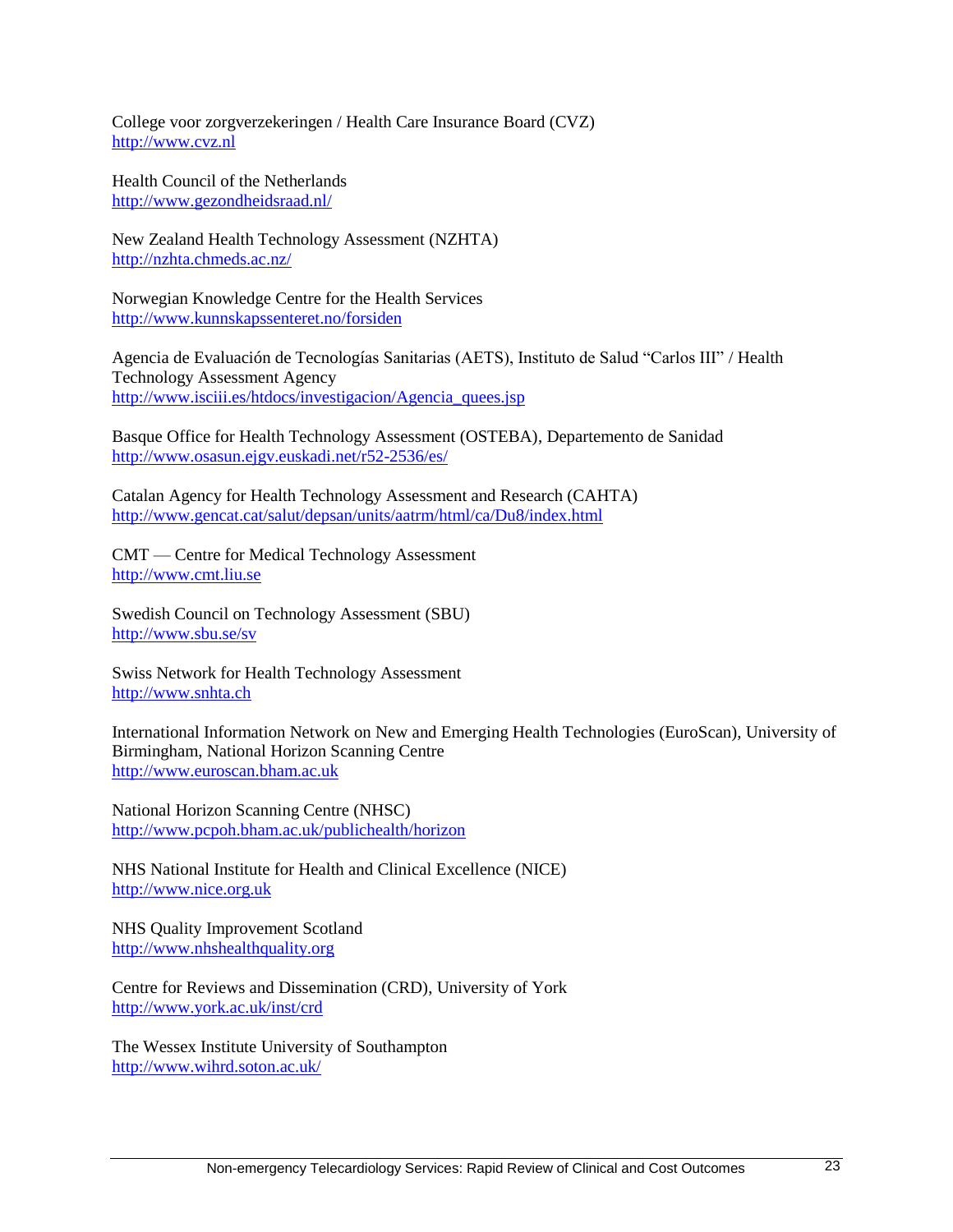West Midlands Health Technology Assessment Collaboration (WMHTAC) [http://www.wmhtac.bham.ac.uk](http://www.wmhtac.bham.ac.uk/)

Agency for Healthcare Research and Quality (AHRQ) <http://www.ahrq.gov/>

US Department of Veterans Affairs, Research & Development, general publications <http://www.research.va.gov/resources/pubs/default.cfm>

VA Technology Assessment Program (VATAP) <http://www.va.gov/vatap/>

ECRI Institute <http://www.ecri.org/>

Institute for Clinical Systems Improvement <http://www.icsi.org/index.asp>

Technology Evaluation Center (TEC), BlueCross BlueShield Association <http://www.bluecares.com/tec/index.html>

University HealthSystem Consortium (UHC) <http://www.uhc.edu/>

#### **Health Economic**

Centre for Health Economics and Policy Analysis (CHEPA), Department of Clinical Epidemiology and Biostatistics, Faculty of Health Sciences, McMaster University [http://www.chepa.org](http://www.chepa.org/)

Health Economics Research Group (HERG), Brunel University <http://www.brunel.ac.uk/about/acad/herg>

Health Economics Research Unit (HERU), University of Aberdeen <http://www.abdn.ac.uk/heru/>

The Hospital for Sick Children (Toronto), PEDE Database <http://pede.ccb.sickkids.ca/pede/index.jsp>

University of Connecticut, Department of Economics, RePEc database [http://ideas.repec.org](http://ideas.repec.org/)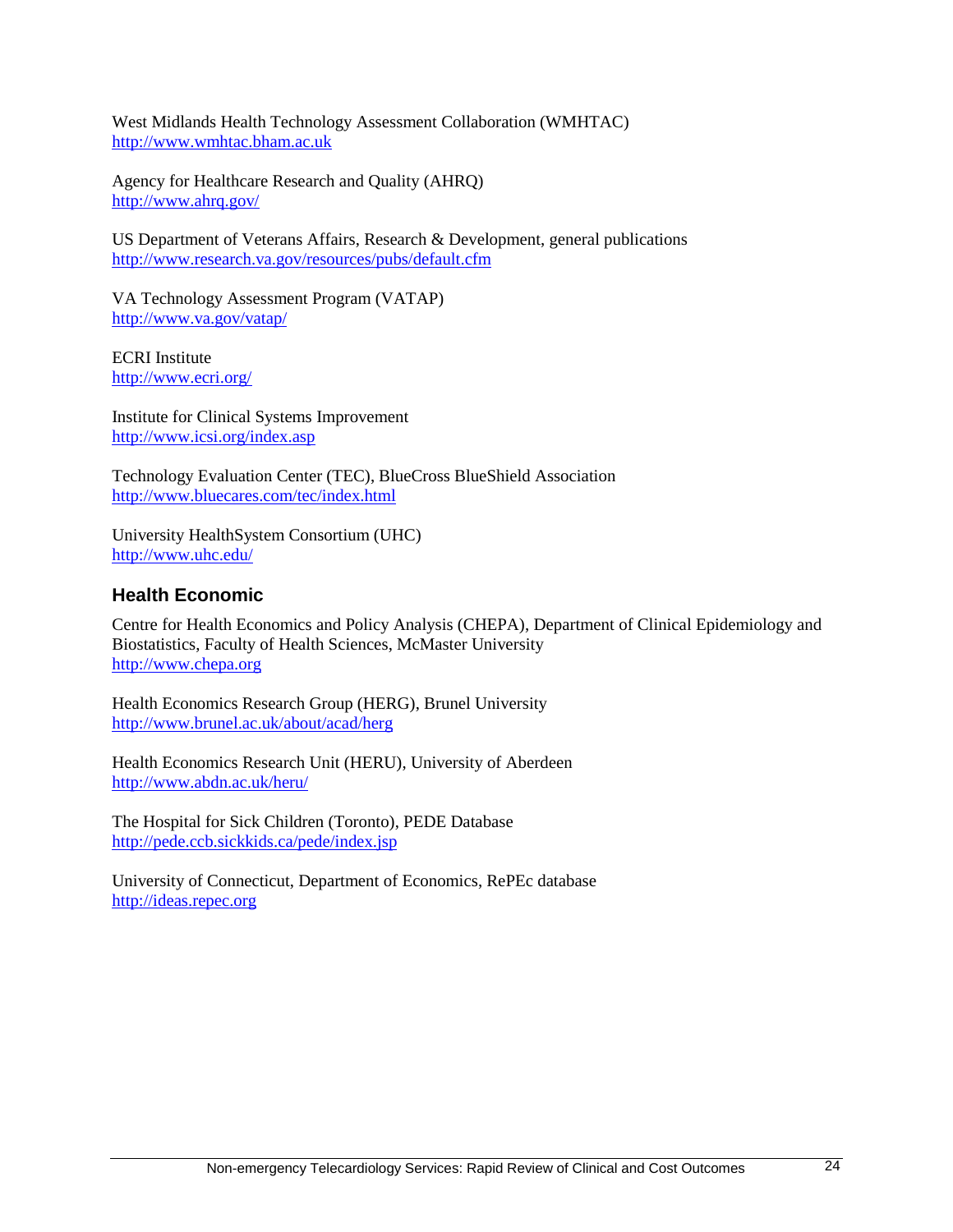#### **Conferences**

American Telemedicine Association 2009–onwards

Canadian Society of Telehealth 2009–onwards

### **Search Engines**

Google <http://www.google.ca/>